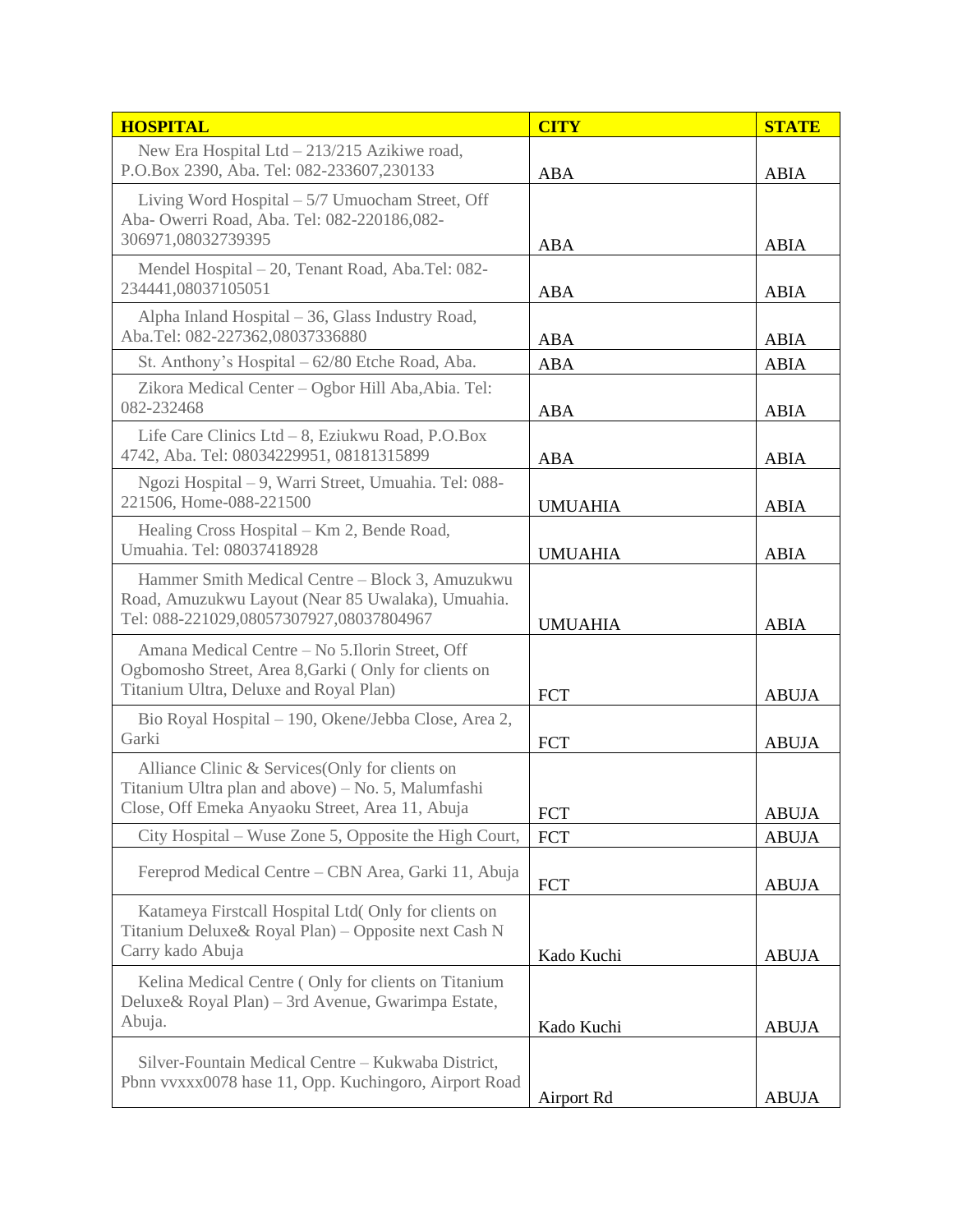| Capital Hospital – 5, Oran Street, Zone 1, Wuse, Abuja.                                                                                                               | Airport Rd  | <b>ABUJA</b> |
|-----------------------------------------------------------------------------------------------------------------------------------------------------------------------|-------------|--------------|
| Rouz Hospital & Maternity Ltd - Plot 557, 2nd gate,<br>Zone D, Apo Quarter, Apo, Garki                                                                                | <b>APO</b>  | <b>ABUJA</b> |
| Limi Hospital & Maternity Limited (For Deluxe and<br>Royal Plans) - Plot 541, Off Constitution Avenue, Central<br>Area, Abuja                                         | <b>CBD</b>  | <b>ABUJA</b> |
| Arewa Specialist Hospital(Only for clients on Titanium<br>Deluxe and Royal Plans only) – 31, Alex Ekwueme<br>Way, Jabi, Abuja                                         | <b>JABI</b> | <b>ABUJA</b> |
| Nisa Premier Hospital (Only for clients on Titanium<br>Deluxe and Royal Plans only) – 33, Alex Ekwueme<br>Way, Jabi, Abuja                                            | <b>JABI</b> | <b>ABUJA</b> |
| Familycare Multiclinics Ltd - 9 Lord Lugard Street<br>Asokoro.                                                                                                        | Asokoro     | <b>ABUJA</b> |
| King's Care Hospital – Plot 2181 Ibrahim Babangida<br>Way, Wuse Zone 4, Abuja.                                                                                        | <b>WUSE</b> | <b>ABUJA</b> |
| Paafag Hospital – FHA Estate, Lugbe, Abuja.                                                                                                                           | Lugbe       | <b>ABUJA</b> |
| JEDAM SPRING HOSPITAL LTD, KUJE - Kuje<br>Abuja.                                                                                                                      | Kuje        | <b>ABUJA</b> |
| Jerab Hospital - Plot 145, Kutunku, Off FRCN Road,<br>Gwagwalada.                                                                                                     | Gwadalada   | <b>ABUJA</b> |
| Living Stream Hospital, Gwagwalada - 43/45 Street A,<br>Phase 1, Off University Road, Gwagwalada                                                                      | Gwadalada   | <b>ABUJA</b> |
| General Hospital Abaji - Abaji, Abuja.                                                                                                                                | Abaji       | <b>ABUJA</b> |
| First Hospital & Maternity Ltd – By CBN Junction,<br>Karu                                                                                                             | Karu        | <b>ABUJA</b> |
| King's Care Hospital, Kubwa $-7$ , Christmas Road,<br>Kubwa                                                                                                           | Kubwa       | <b>ABUJA</b> |
| Our Lady of Fatima Catholic Hospital - Ushafa Road,<br>Bwari, Abuja.                                                                                                  | Kubwa       | <b>ABUJA</b> |
| Summit Hospital - Bwari, Abuja                                                                                                                                        | Kubwa       | <b>ABUJA</b> |
| Medimax Hospital - 11, 612 Road, 7th Avenue,<br>Gwarimpa                                                                                                              | Gwarimpa    | <b>ABUJA</b> |
| Longe Medical Centre - 126, Olusegun Osoba<br>Road, Agbado Road. 08023192066,08034707952                                                                              | Agbado      | Lagos        |
| Lex Medical Centre – 5, Raliat Alabi Street, Off<br>Oguntolu Street, -By Texaco Filling Station, Ijaiye<br>Ojokoro                                                    | Ijaiye      | Lagos        |
| Ayodele Medical Centre – No. 1, Ayodele Close, By<br>Adejonwo Street, Off Jonathan Coker Road, By Fagba<br>Junction, Iju. Tel: 01-<br>4817126,08033191281,08034025182 | Iju         | Lagos        |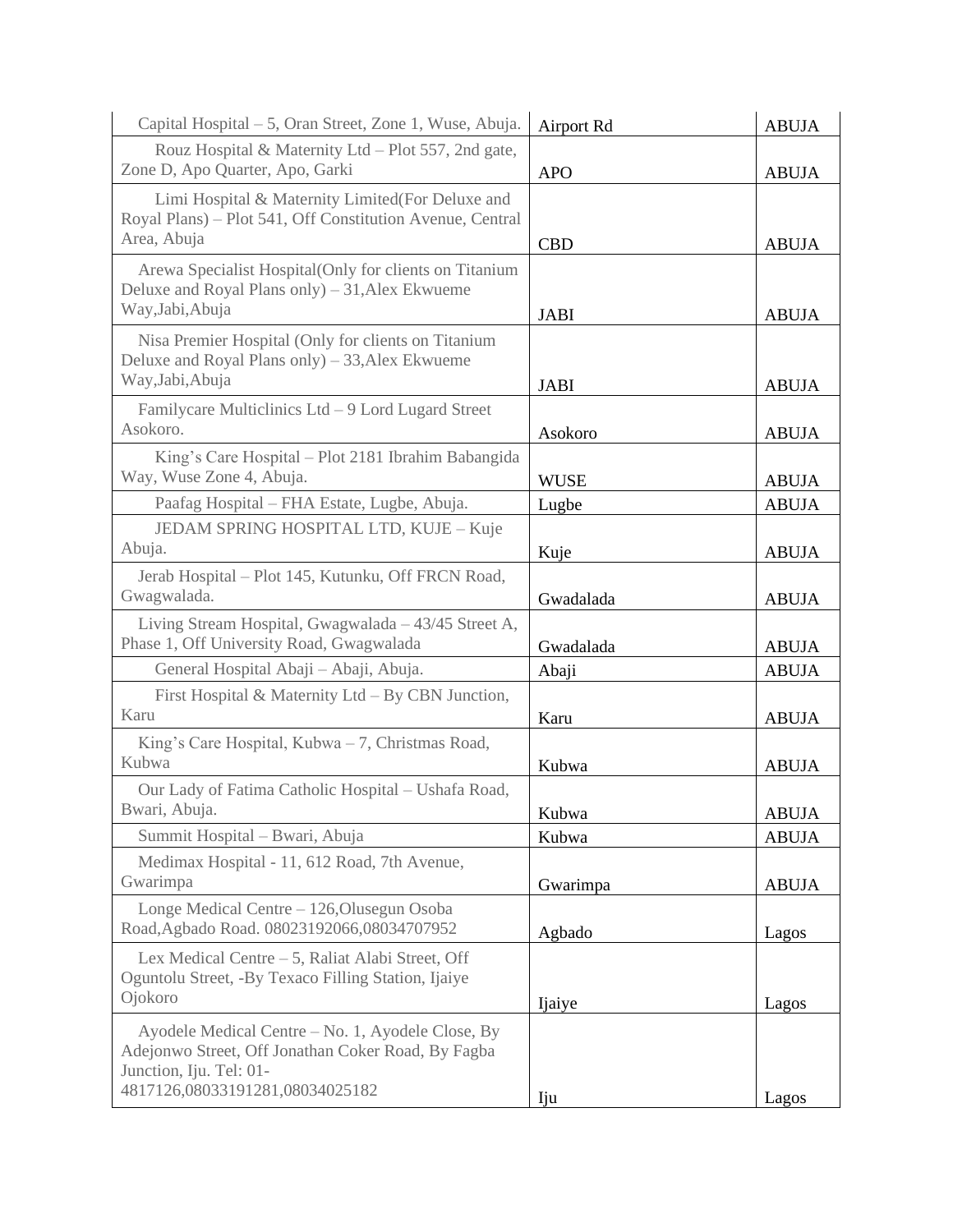| Jefis Specialist Hospital – 9, Adegbola Street,<br>Alakuko, Lagos - Tel: 08060401188                                                 | Alakuko              | Lagos |
|--------------------------------------------------------------------------------------------------------------------------------------|----------------------|-------|
| Standard Life Care Hospital - No 6 Alh. Akanbi<br>Oreniwon Street Off Agbe Road Abule Egba                                           | Abule Egba           | Lagos |
| Hamkad Hospital - 39, Olawale Cole U-Turn<br>Bus/Stop, Abule-Egba. - Tel: 08023168699                                                | Abule Egba           | Lagos |
|                                                                                                                                      |                      | Lagos |
| Blooming care Hospital – Adebayo Busstop along<br>Baale Animashaun road, Alakuko.                                                    | Alakukp              | Lagos |
| Uptown Medical Centre - 13b Agbado Road, Ijaiye,<br>Ojokoro. Tel:01-7746754, 08173040770,08033040770                                 | Ijaiye               | Lagos |
| Funbi Hospital – 10 Otun close, Moshalashi Alagbado.<br>8167226763                                                                   | Alagbado             | Lagos |
| Betta Hospital – 9-11 Coker Street, Ipaja Road Agege                                                                                 | Agege                | Lagos |
| All Souls Infirmary Hospital $-8$ , Church<br>Street, Agege, Lagos                                                                   | Agege                | Lagos |
| Mayfair Medical Centre - 30/32 Adenle Street, Oke-<br>Koto, Agege. - Tel: 08023306711                                                | Agege                | Lagos |
| Light Hospital - 15, Olumide Onanubi Street, Off Oni,<br>Akowonjo Tel: 01-4923837,8043732,08023063306                                | Akowonjo             | Lagos |
|                                                                                                                                      |                      | Lagos |
| St Joseph Medical Centre - 412, Road St. Joseph<br>Catholic Church, Gowon Estate                                                     | Gowon Estate, Egbeda | Lagos |
| Crystal Specialist Hospital - 148, Akowonjo Road,<br>Egbeda. Tel:01-4735167,01-7659382                                               | Egbeda               | Lagos |
| Prince and Princess Hospital - First Avenue, 12<br>Road, Gowon Estate Egbeda Lagos.                                                  | <b>Gowon Estate</b>  | Lagos |
| 8093932160                                                                                                                           |                      | Lagos |
| Faithfill Specialist hospital $-87$ , Alimosho road,<br>Alaguntan Iyana Ipaja                                                        | Iyana Paja           | Lagos |
| Veta Hospital - 1, Veta Close, Araromi Bus Stop,<br>Abeokuta Expressway, Iyana Ipaja. Tel: 01-7647173                                | Iyana Paja           | Lagos |
| Talent Specialist Hospital - Plot 440, 4th Avenue,<br>Ponle Bus Stop, Gowon Estate, Egbeda Tel: 01-<br>7742368,01-860259,08033117605 | Gowon Estate, Egbeda | Lagos |
| Mucas Hospital – 19 Ogun Str., Adeolu Bus Stop,<br>Dopemu, Agege, Lagos.08059106671, 08060123358                                     | Agege                | Lagos |
| Westcare Specialist Hospital – 32, Samuel Street, Off<br>Vulcanizer B/Stop, Akowonjo, Lagos                                          | Akowonjo             | Lagos |
| Bee Hess Hospital – 155, Akowonjo Road, Akowonjo<br>08057217372, 08023119453                                                         | Akowonjo             | Lagos |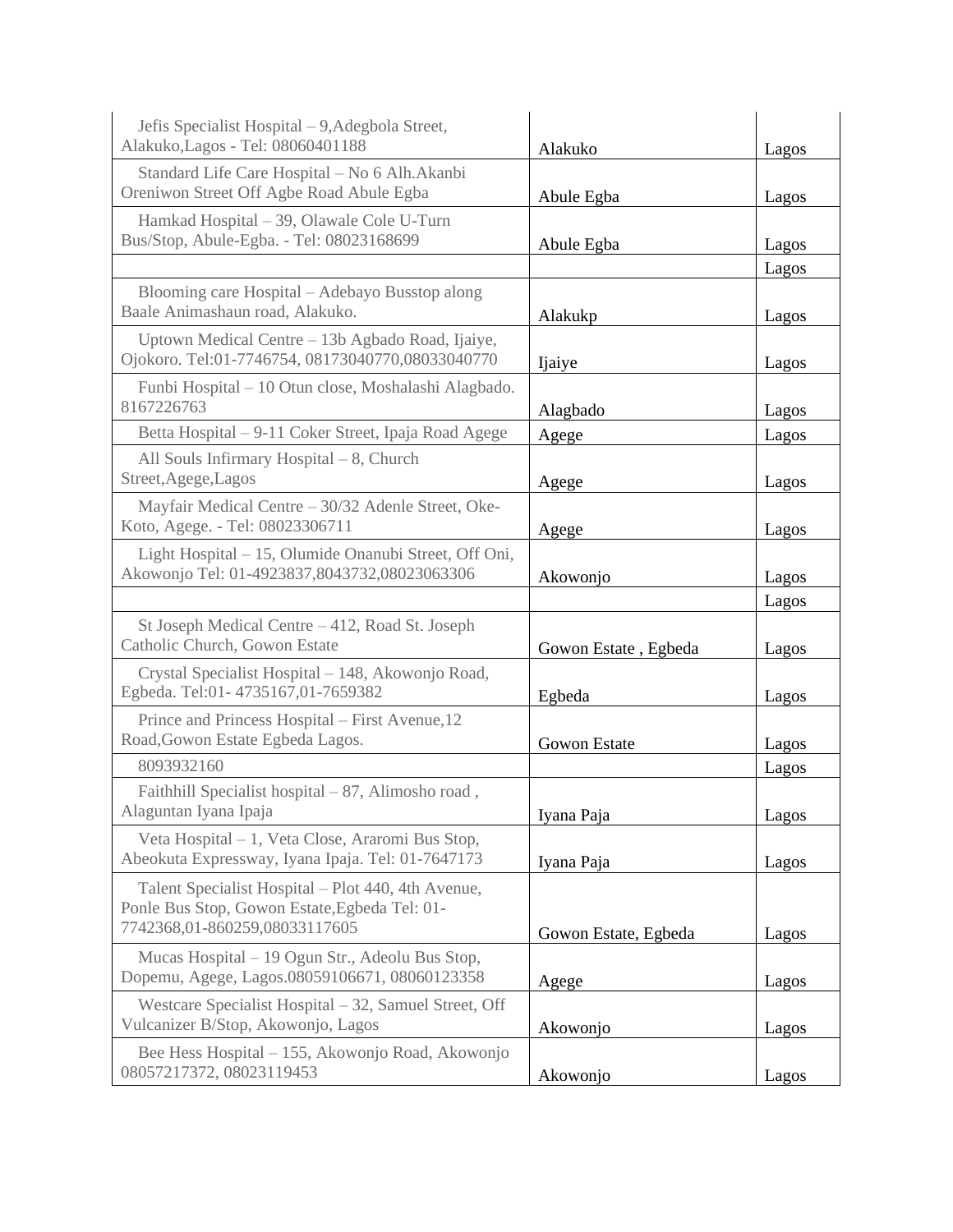| Gloria Medical Centre $-9$ , Oladeinde Street, Anthony<br>Village Tel:01-4930186                                                                 | <b>Anthony Village</b> | Lagos |
|--------------------------------------------------------------------------------------------------------------------------------------------------|------------------------|-------|
| Osuntuyi Medical Centre – 9, Alhaji Salisu Street,<br>Obanikoro 08023404843                                                                      | Obanikoro              | Lagos |
| St. Nicholas Hospital (Deluxe and Royal Plans Only) -<br>18 Faramobi Ajike Crescent, Anthony Village, Maryland,<br>Lagos                         | <b>Anthony Village</b> | Lagos |
| Folarin Fountain Hospital - 7 Emmanuel Street,<br>Maryland, Lagos                                                                                | Lagos                  | Lagos |
| Dako Hospital - 185, Muyibi Street, Behinde God Dey<br>Cinema, 2nd Benue B/Stop Kirikiri Road, Apapa. Tel: 01-<br>5450557,01-8044425,08033075786 | Apapa                  | Lagos |
| Christ Medical Centre - 28 Randle Road,<br>Apapa.Tel:07046310900                                                                                 | Apapa                  | Lagos |
| Iduna Specialist Hospital - 1A, Takoradi Road, Apapa.                                                                                            | Apapa                  | Lagos |
| St. Louis Hospital – 3, Ado Lane, Apapa                                                                                                          | Apapa                  | Lagos |
| Prince and Princess Hospital - 191 Ojo Road, Ligoli<br>Bus stop, Ajegunle Apapa. 08093932187                                                     | Apapa                  | Lagos |
| All Souls' Clinics Ltd. - 255, Ojo Road, Suru-Alaba<br>01-4713054, 01-8216405, 08033142354                                                       | Apapa                  | Lagos |
| Jon Ken Hospital - 20, Shobande Street, off Finbarr's<br>College Road, Akoka. Tel: 01-823653,01-4967829,01-<br>4704558                           | Akoka                  | Lagos |
| Aniyun Hospital - Femi Aderibigbe Close, Off Diya<br>Street, Ifako Gbagada. Tel:01-4066398                                                       | Gbagada                | Lagos |
| R-Jolad Hospital - 1, Akindele Street, Gbagada.<br>Tel:01-7734603,01-5553041,0802322311                                                          | Gbagada                | Lagos |
| Gbagada General Hospital - Hospital Road, by Deeper<br>life church, Ifako Gbagada                                                                | Gbagada                | Lagos |
| Afrimed Specialist Hospital - 1B Williams Street,<br>Sawmill, Gbagada. - 8028519168                                                              | Gbagada                | Lagos |
| Cottage Hospital - 18 Iwaya Road, Onike, Yaba,<br>Lagos                                                                                          | Yaba                   | Lagos |
| Golden Cross Infirmary - 22nd Road, Festac Town.<br>Tel:01-8169618,07028331169                                                                   | Festac                 | Lagos |
| Emel Hospital(from Titanium Ultra) – 21 Road, Z<br>Close, Festac Town - 01-4704264,01-<br>4823545,08023143356                                    | Festac                 | Lagos |
|                                                                                                                                                  |                        |       |
| Amuwo Medical Centre (A.M.C) Ltd - Plot 343, House<br>19, Durbar Road, Mile 2, Amuwo Odofin                                                      | Amuwo Odofin           | Lagos |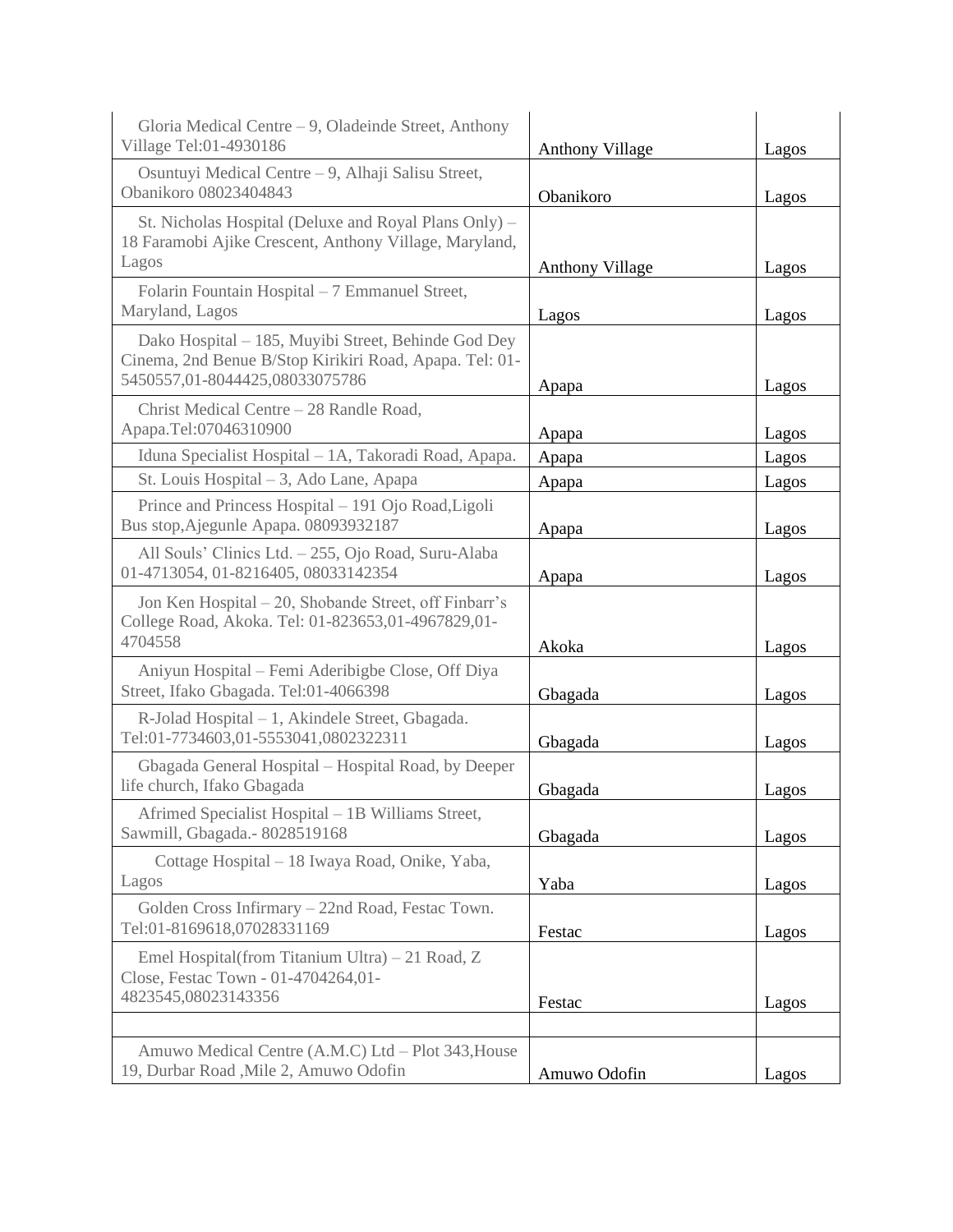| Joedan Hospital Limited - 3, Lagos-Badagry<br>Expressway, Lagos - 08033589067,08074967220 e-mail:<br>joedanhospitalltd@yahoo.com                                     | <b>Badadry Express Way</b> | Lagos |
|----------------------------------------------------------------------------------------------------------------------------------------------------------------------|----------------------------|-------|
| St. Jude's Hospital - 21, Road, B Close House 6, Festac<br>Town - Tel: 08033092081,01-774168,07038344977                                                             | Festac                     | Lagos |
| Shepherd Specialist Hospital - 4th Avenue, E close<br>Plot 1619, Festac Town. Tel: 2348037042667                                                                     | Festac                     | Lagos |
| Rhowil Total Care Medical – Plot 8, Block 7, Site G<br>Estate, Satellite Town. Tel: 08071354494                                                                      | <b>Satellite Town</b>      | Lagos |
| Outreach Childrens Hospital Satellite Town (FROM<br>TITANIUM ULTRA & ABOVE) - 23 Community Road,<br><b>Satellite Town</b>                                            | <b>Satellite Town</b>      | Lagos |
| Outreach Hospital, FESTAC Branch (FROM<br>TITANIUM ULTRA & ABOVE) - 4th Avenue by 3rd<br>Avenue bus-stop Festac                                                      | Festac                     | Lagos |
| Nigerian Naval Reference Hospital - Navy Town, Ojo,<br>Lagos. Tel: 08023690749, 08033386948                                                                          | $O$ jo                     | Lagos |
| Osuntuyi Medical Centre - 255, Iju Road, Balogun<br>B/Stop, Iju. Tel: 01-4819974,01-4920590,08023049902                                                              | Iju                        | Lagos |
| Eko Hospital(from Titanium Ultra) – 31, Mobolaji<br>Bank Anthony Way, Ikeja. Tel: 01-4900960-9,01-<br>4978800-9,08023272777                                          | Ikeja                      | Lagos |
| Motayo Hospital Ltd (from Titanium Ultra) $-3$ ,<br>Owodunni street, Off Amore Street, Off Toyin, Ikeja. Tel:<br>014962846,01-4964931,01-4934831-2                   | Ikeja                      | Lagos |
| Ikeja Medical Centre – 11, Ogunmodede Street, Allen<br>Avenue, Ikeja, Lagos, Nigeria. 0803340867                                                                     | Ikeja                      | Lagos |
| Duro Soleye Hospital (from Titanium Ultra) $-34$ ,<br>Allen Avenue, Ikeja. Tel: 01-4970808,01-4960410,01-<br>4961849,01-7919903                                      | Ikeja                      | Lagos |
| Shoreman Hospital - 31, Olowu Street, Ikeja, Lagos                                                                                                                   | Ikeja                      | Lagos |
| 445 Nigerian Airforce Hospital - Sam Ethnam Airforce<br>Base, Ikeja, Lagos.                                                                                          | Ikeja                      | Lagos |
| Newgate Hospital Ltd, Ojodu – 84, Ogunnusi Road,<br>Formerly Ogba/Isheri Road, Opp. Millennium Grammar<br>School, Ojodu. Tel: 01-<br>7614921,08023660244,08023555476 | Ojodu                      | Lagos |
| Solid Rock Hospital – 6, Akinsanya Street, off<br>Ogunnusi Road, Ojodu. Tel:01-5557935,01-<br>7739431,08023229973                                                    | Ojodu                      | Lagos |
| Alheri Hospital - 10, Ojodu Abiodun road, Ojodu<br>berger                                                                                                            | Ojodu                      | Lagos |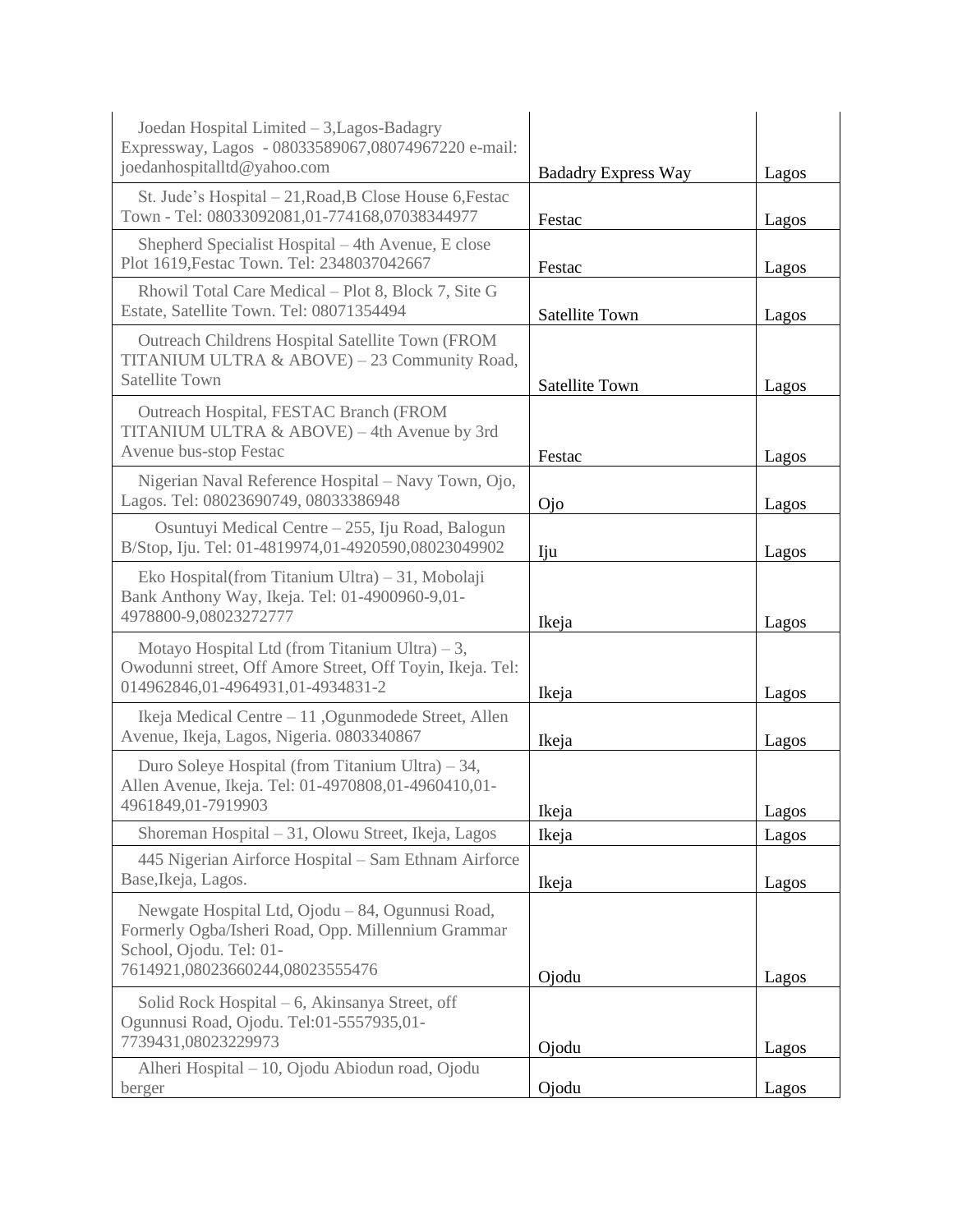| Royan Hospital (for Deluxe & Royal Plans) – 72, Aina<br>Street, Ojodu, Ikeja                                 | Ojodu     | Lagos |
|--------------------------------------------------------------------------------------------------------------|-----------|-------|
| salu Hospital (from Ultra and above) – 349b, Odusami<br>Street, Off Wempco Road, By Adeniji/Abisogun Leigh   |           |       |
| Estate, Ogba, Lagos                                                                                          | Ogba      | Lagos |
| 01-7928206, 474528                                                                                           |           | Lagos |
| Medwin Hospital $-8$ , Ologun street off Ajayi road, oke<br>$-$ ira Ogba. 08023715463, 08091391395           | Ogba      | Lagos |
| Blue Cross Hospital – 6, Ijaiye Road, By Ogba Bus<br>Stop, Ogba                                              | Ogba      | Lagos |
| St Mary's Hospital(From Titanium Ultra) - Plot 458<br>Titilayo Adedoyin Street, Omole Phase 1                | Omole     | Lagos |
| Queens Specialist Hospital – 3B, C.M.D. Road,<br>Magodo. Tel: 01-7450908, 08028416514                        | Magodo    | Lagos |
| Fortress Health Consultants (Fortress Hospital) – No 8,<br>Kasunmu Street, Shangisha- Magodo, Lagos.         | Magodo    | Lagos |
| Nimbus Medical Hospital - 4, Kola Iyaomolere street,<br>by Omotayo Banwo Street, Off Agbonyi Road, Ogudu.    | Ogudu     | Lagos |
| Ameso Specialist Hospital – 7, Jumat Olukoya street,<br>Ogudu, Ojota                                         | Ogudu     | Lagos |
| De-Vine Hospital - 8, Lawal Street, Off Oregun Bus<br>Stop, Oregun. Tel: 01-4974736,08023209383              | Oregun    | Lagos |
| Deji Clinic – 5, Doyin Omololu Street, (Off Mr Biggs<br>Junction), Alapere, Ketu. Tel:01-8049070,08033072123 | Ketu      | Lagos |
| Delta Crown Hospital & Maternity - 14 Ajayi Street,<br>Ketu. Tel: 08033352195, 09091141739                   | Ketu      | Lagos |
| Theo Hospital – 25 Davies Street, Ketu, Lagos. Tel:<br>0802 326 9465                                         | Ketu      | Lagos |
| Yombo Hospital & Maternity – 23, Oluyombo str, Ikosi<br>Ketu. Tel: 08147709693, 08023049291                  | Ketu      | Lagos |
| Comfort Clinic & Maternity - 3, Ganiyu Ayinla Street,<br>Ibafo                                               | Ibafo     | Lagos |
| Beach land Specialist Hospital - 16, Al-Firdaus Estate<br>Arepo                                              | Arepo     | Lagos |
| Real Cure Hospital - 119 Mowe - Ofada road                                                                   | Mowe      | Lagos |
| Broadland Hospital - Along Gasline Magboro<br>Road, Magboro Ogun State                                       | Magboro   | Lagos |
| Redeemers Healthcare - RCCG Redemption Camp<br>Lagos Ibadan express way Mowe. 08052191257                    | Mowe      | Lagos |
| May clinics - Doxology House, 24/26 Sadiku Street,<br>Ilasamaja. Tel: 01-4522287,01-4524694,01-524332        | Ilasamaja | Lagos |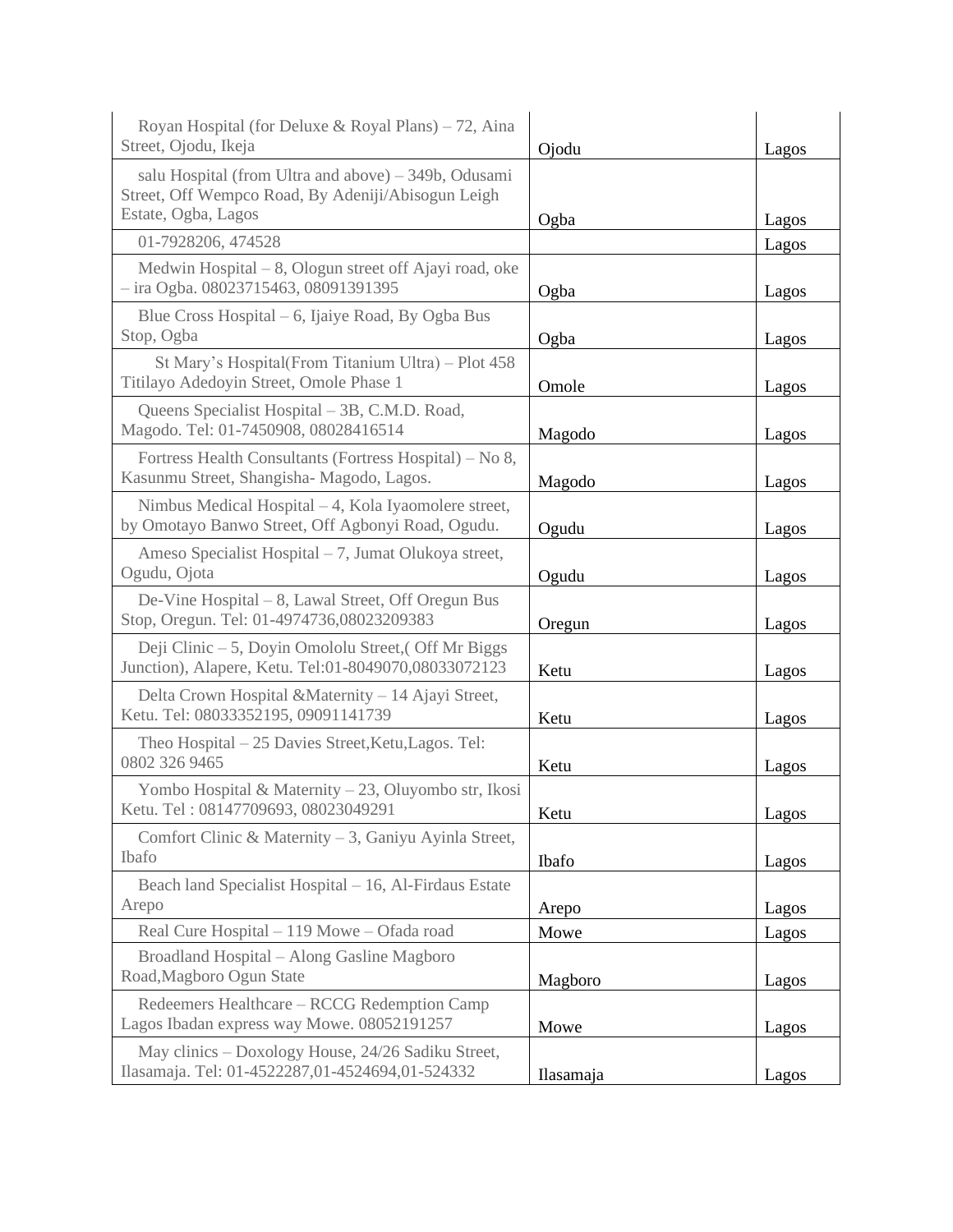| Rivet Specialist Hospital – 22 Adejumo Tennis club str,<br>Ilasoma Area, Oke-Afa (close to NNPC Depot). Tel:01-<br>8446822, 08026904946                                                          | Oke Afa      |                |
|--------------------------------------------------------------------------------------------------------------------------------------------------------------------------------------------------|--------------|----------------|
| Mount Sinai Hospital                                                                                                                                                                             |              | Lagos<br>Lagos |
| 32, Olanubi Street, Papa Ajao(Isolo) - Tel: 01-                                                                                                                                                  |              |                |
| 8907004,01-521133                                                                                                                                                                                | Isolo        | Lagos          |
| High Rocks Hospital - 38, Afariogun Street, Off                                                                                                                                                  |              |                |
| Charity b/Stop, Oshodi - Tel:01-8934980,08032343130                                                                                                                                              | Pshodi       | Lagos          |
|                                                                                                                                                                                                  |              | Lagos          |
| Geo-Medical Centre Ltd - 12, Subairu Street, Ladipo<br>B/stop, Sogunle, off Agege Motor Way                                                                                                      | Sogunle      | Lagos          |
| Hillstar Hospital - 98, Palm avenue Mushin. Tel: 01-<br>2954692,01-4527919,08023076571                                                                                                           | Mushin       | Lagos          |
| St. Raphael's Hospital - 114, Lateef Adegboyega<br>street, off Ago Okoa Palace Way Okota, Lagos.                                                                                                 | Okota        | Lagos          |
| Kupa Medical Centre (from Ultra) $-6$ , Olabode street,<br>Ajao Estate                                                                                                                           | Ajao Estate  | Lagos          |
| Outreach Children's Hospital Okota (FROM<br>TITANIUM ULTRA & ABOVE) - Cele Bustop, Isolo,<br>Okota, Lagos                                                                                        | Isolo        | Lagos          |
| St. Emmanuel Hospital - 2, Bola Ademuyiwa<br>Street, Behind Aswani Market.                                                                                                                       | Aswani       | Lagos          |
| Mount Pisgah Hospital - 104, Isolo Road, Egbe                                                                                                                                                    | Egbe         | Lagos          |
| Isolo General Hospital - 121, Mushin Road, Isolo                                                                                                                                                 | Isolo        | Lagos          |
| Mount Sinai Hospital - 105, Isolo Road, Egbe                                                                                                                                                     | Egbe         | Lagos          |
| Broad Hospital & Maternity - 17, Fehintola street, Off<br>Isijola Street, Ikotun. Tel:08033290753                                                                                                | Ikotun       | Lagos          |
| Westcare Specialist Hospital - 45, Omiyale<br>Street, Falana, Iyana Ejigbo, Lagos                                                                                                                | Ejigbo       | Lagos          |
| Subol Hospital - 17, Oba Amusa Avenue, Off Ikotun-<br>Idimu Road, Idimu                                                                                                                          | Ikotun       | Lagos          |
| Alimosho General hospital - LASU/Isheri road,<br>Igando. 08075593759, 08102917000, 08023356402                                                                                                   | Igando       | Lagos          |
| St. Nicholas Hospital (Available only to those on<br>Special Plan-Contact your Account Officer for more<br>Information) – 57, Campbell Street Lagos - Tel: 01-<br>7641419,01-2718691,08023272777 | Lagos Island | Lagos          |
| The Health Arena Hospital - 12, Strachan Street, off<br>Igbosere Road, Opp Lapal House, Lagos Island                                                                                             | Lagos Island | Lagos          |
| BMH Hospital (Former The Foresight Hospital) – 48,<br>Foresythe Hospital, Lagos Island.<br>08123286406,08055443394                                                                               | Lagos Island | Lagos          |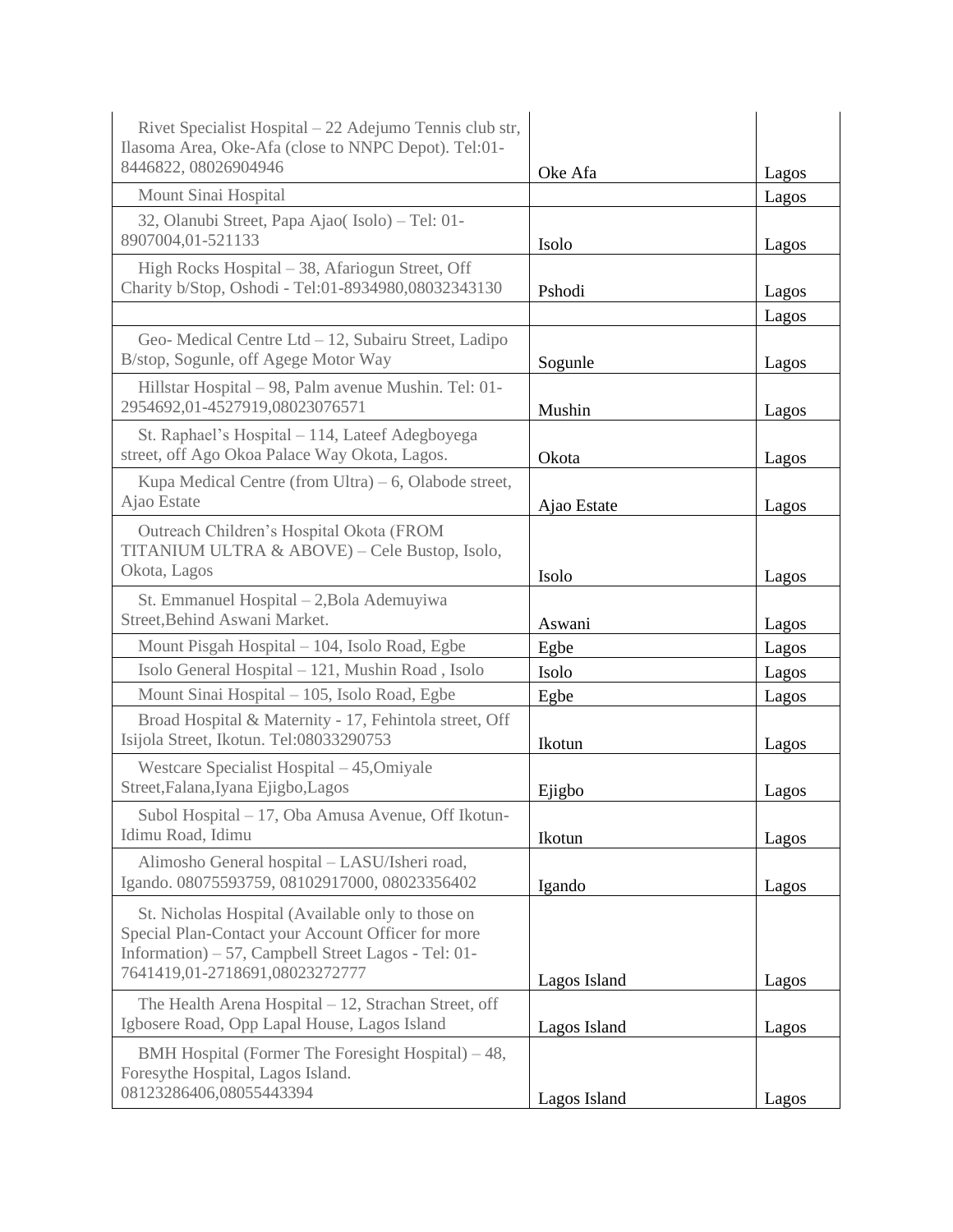| Best Care Hospital - 2A, Keffi Street, South West,<br>Ikoyi                                                                                                                                         | Ikoyi           | Lagos |
|-----------------------------------------------------------------------------------------------------------------------------------------------------------------------------------------------------|-----------------|-------|
| Lagoon Hospital Ikoyi(Former Gold Cross Hospital -<br>Ikoyi (Available only to those on Special Plan-Contact<br>your Account Officer for more Information) - 17B,<br>Bourdillon Road, Ikoyi         | Ikoyi           | Lagos |
| Divine Medical Centre - 15 Norman Wiiliams<br>Street, S.W. Ikoyi. Tel: 01-8979388, 01-<br>2712528,08023151133                                                                                       | Ikoyi           | Lagos |
| Citizen Medical Centre Ikoyi – (Deluxe and Royal<br>Plans Only) 86, Norman Williams Street, Ikoyi                                                                                                   | Ikoyi           | Lagos |
| The Roding Medical Centre – (Deluxe and Royal Plans<br>Only) 29B, Olabode George Street, Off Ajose Adeogun<br><b>Street</b>                                                                         | Victoria Island | Lagos |
| Victoria Island                                                                                                                                                                                     | Victoria Island | Lagos |
| Healing Stripes Hospital - (From Titanium Ultra)<br>6B, Prince Alaba Oniru, Opposite Four Points by Sheraton<br>,Oniru Estate(Ultra and Above plans)                                                | Victoria Island | Lagos |
| 234-1-882 0869                                                                                                                                                                                      | Victoria Island | Lagos |
| Naval Dockyard Medical Centre - Wilmot Point,<br>Ahmadu Bello Way , Victoria Island                                                                                                                 | Victoria Island | Lagos |
| The Victoria Island Consultancy and Hospital Services<br>Ltd - (FOR DELUXE AND ROYAL PLANS) 3B, Fabac<br>Close, Off Ligali Ayorinde Close, VI                                                       | Victoria Island | Lagos |
| Germaine Medical Centre - Km 63 Lagos-Epe<br>Expressway, Lekki. 01-5555614,01-<br>7749585,08033142819                                                                                               | Lekki           | Lagos |
| Udeco Medical Centre - Plot 39, Udeco Medical Road,<br>off Chevron Drive, Lekki                                                                                                                     | Lekki           | Lagos |
| Primefort Hospital - 35C Ajiran Road, Agungi, after<br>Domino Pizza, beside Owen Lounge, Lekki Peninsula.                                                                                           | Lekki           | Lagos |
| 8160075859                                                                                                                                                                                          | Lekki           | Lagos |
| First City Hospital - 17, Bamidele Eletu Road, Osapa,<br>Lekki Peninsula. 01-8170411, 01-8908509                                                                                                    | Lekki           | Lagos |
| Louis Med Hospital - (From Titanium Ultra) Plot<br>8, Block 91, Iron Bar Street off Providence Street, Lekki<br>Phase 1, Lagos                                                                      | Lekki           | Lagos |
| Vedic Lifecare Hospital – (Available only to those on<br>Special Plan-Contact your Account Officer for more<br>Information) Block No 105, Plot 6, Olabanji Olajide<br>Street, Lekki Phase 1, Lagos. | Lekki           | Lagos |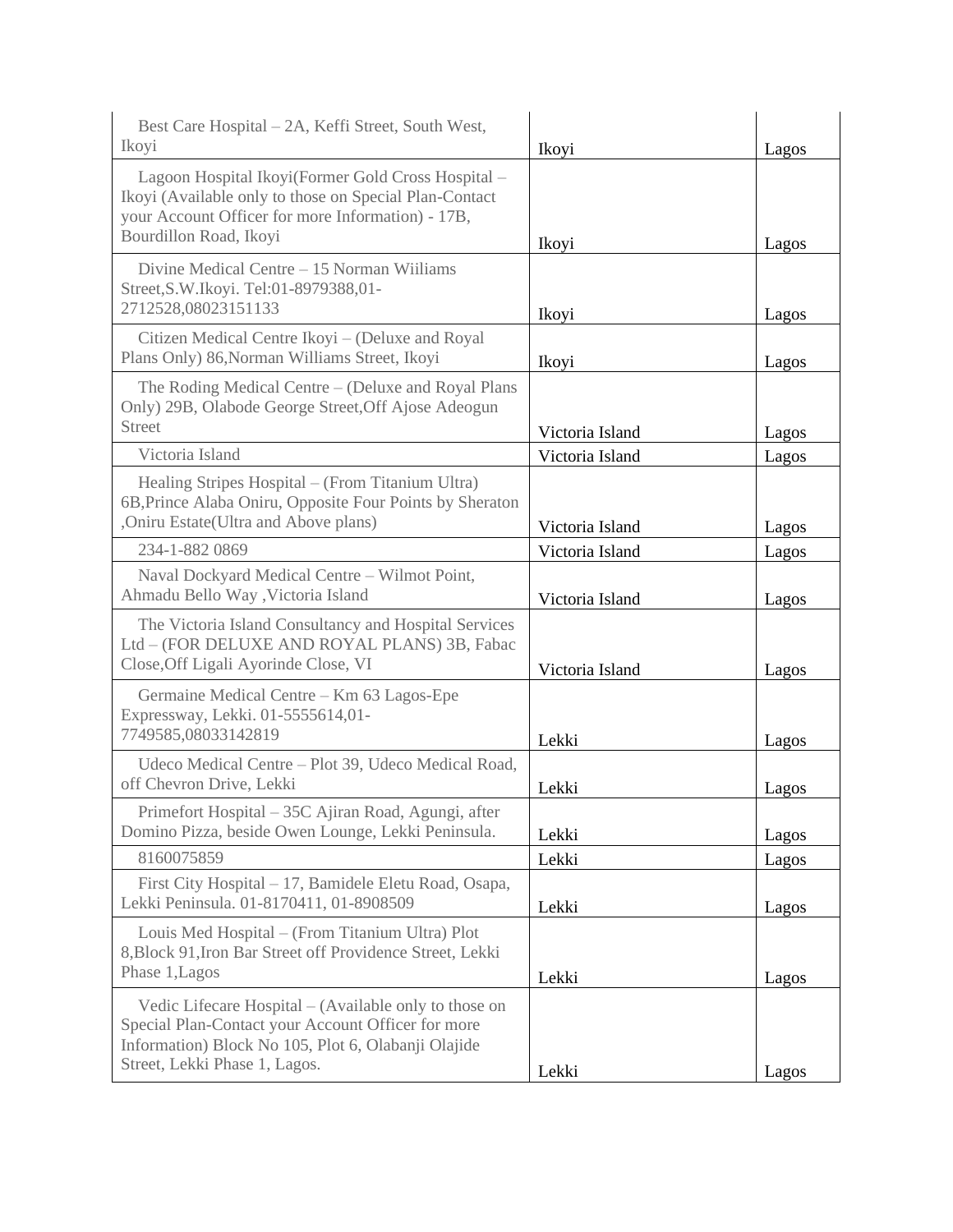| The Royal Infirmary Hospital - Along badore Road,<br>Lekki- Ajah Road                                                                                                          | Ajah              | Lagos |
|--------------------------------------------------------------------------------------------------------------------------------------------------------------------------------|-------------------|-------|
| St Edwards Specialist Hospital - 4, Dolapo Oshibaike<br>Street, Off S-Fort Estate, off Addo Road, Opposite<br>Ecobank beside School Master Academy, Ajah.                      | Ajah              | Lagos |
| 8139780990                                                                                                                                                                     | Ajah              | Lagos |
| Doren Specialist Hospital - (From Titanium Ultra) 1,<br>Kemfat Road, Thomas Village, Ajah. Tel:01-7748038,01-<br>8952180                                                       | Ajah              | Lagos |
| JJANED SPECIALIST HOSPITALS - 3, Nwakobi<br>Street, beside Lekki Gardens Phase 2, Off Lekki Epe<br>Expressway, Lekki, Lagos. 01-4536474, +234802 725<br>4797, +234708 302 8811 | Ajah              | Lagos |
| Lennox Medical Centre – (From Klassic) 7, Floodgate<br>Street, Olokonla after Lagos Business School Ajah.                                                                      | Ajah              | Lagos |
| First Graceland Hospitals - Km 43, Lekki-Epe<br>Expressway Abijoh-Ajah, Ibeju Lekki. 08023724546,<br>08075544103                                                               | Ibeju Lekki       | Lagos |
| Epe General Hospital - Hospital Road, Epe                                                                                                                                      | Epe               | Lagos |
| Truecare Model Hospital - 19, Apena Street, Papa,<br>Epe. Tel: 07065559211                                                                                                     | Epe               | Lagos |
| Kiladejo Hospital & Specialist Clinics $-15$ , PPL Road,<br>Opp.New Police Station, Badagry Expressway,                                                                        | Okokomaiko        | Lagos |
| Okokomaiko. Tel: 01-7919094,08029012406                                                                                                                                        | Okokomaiko        | Lagos |
| Elphy Hospital – 6- Taskforce Rd PPL Bus Stop,<br>Okokomaiko                                                                                                                   | Okokomaiko        | Lagos |
| Grace-Land Medical Center - Km5 LASU Isheri<br>Express Road, Opposite Jakande, Iba Estate                                                                                      | Iba Estate        | Lagos |
| The Great Physician Hospital – 3, Niyi Adebule Street,<br>New Nepa                                                                                                             | New Nepa          | Lagos |
| Ademola Hospital - Kilometre 28 Cele bus stop Lagos<br>badagry expressway, Ijankin Lagos.                                                                                      | Ijanikin          | Lagos |
| May Hospital – 20, Sura Mogaji Street, Ilupeju. Tel:01-<br>4960418,08033044886                                                                                                 | Ilupeju           | Lagos |
| Ultima Medicare Hospital – 3, Cappa Avenue, Palm<br>Grove Estate. Tel:01-7749209,01-7747150,01-855215,01-<br>822849                                                            | Palm Grove Estate | Lagos |
| Osuntuyi Medical Centre - 9, Alhaji Salisu Street, Off<br>Babs Kazeem Street, By Shomade Street, Obanikoro.<br>Tel:01-8914121                                                  | Obanikoro         | Lagos |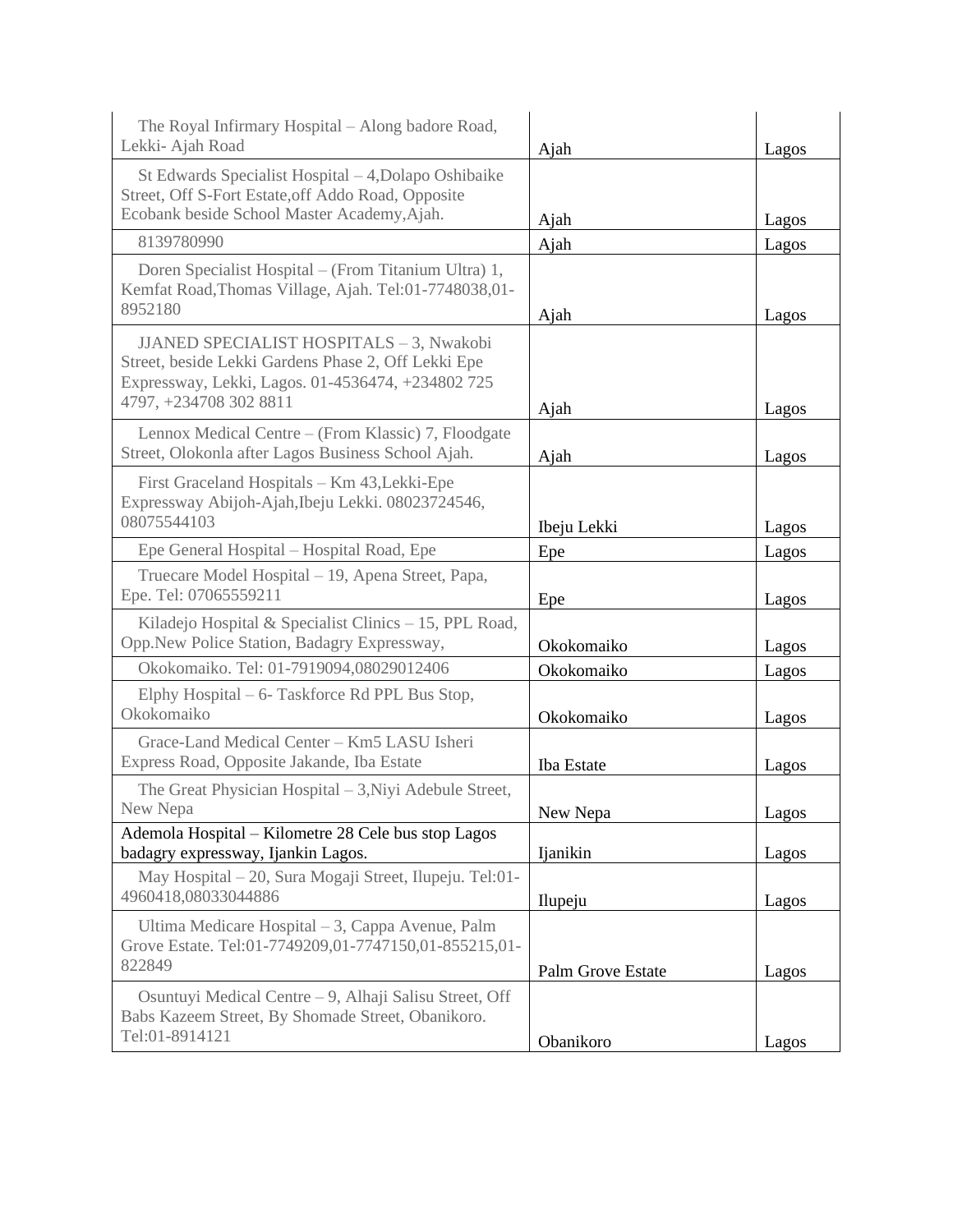| Eko Hospital – (from Titanium Ultra and above) 24,<br>Akerele Street, Surulere. Tel:01-4731922,01-<br>5453955,08023289643   | Surulere                                         | Lagos |
|-----------------------------------------------------------------------------------------------------------------------------|--------------------------------------------------|-------|
| Olaniba Memorial Hospital - 10A, Olatunde Onimole<br>Street, Aguda. Tel:01-5845034                                          | Aguda                                            | Lagos |
| Smith Medical Centre - (From Titanium Ultra Plans<br>and above) 8, Afric Road off Funsho Williams<br>Avenue(Western Avenue) | Afric Road off Funsho<br>Williams Avenue(Western | Lagos |
| Olaleye Estate, Iponri, Surulere. Tel:01-<br>4726778,08033017849                                                            | Surulere                                         | Lagos |
| Mount Sinai Hospital - 32, Falolu Street, Surulere. Tel:<br>01-4747730, 01-833948                                           | Surulere                                         | Lagos |
| Mercy Thomas Oredugba Hospital - 8, Mogaji Street,<br>By Enitan Street, Aguda. 01-5843744,01-2666788,01-<br>2667482         | Aguda                                            | Lagos |
| Randle General Hospital, Surulere - 68, Randle<br>Avenue, Surulere.                                                         | Surulere                                         | Lagos |
| Newgate Hospital Ltd - 59, Lagos Road, Ikorodu. 01-<br>4940080,01-8979761,08023163155                                       | Ikorodu                                          | Lagos |
| Bolakunmi-Idowu Memorial Centre – 5, Segun Ishola<br>Street, Off Femi Olasanoye Road, Off Isawo Road, Owutu                 | Off Isawo Road                                   | Lagos |
| Ikorodu Hospital & Clinic – 9, Muinat Aleje Street, By<br>Afribank, Ikorodu                                                 | By Afribank                                      | Lagos |
| Oak Hospital - (FROM TITANIUM ULTRA PLAN)<br>197, Lagos Road, Ikorodu                                                       | Road                                             | Lagos |
| Holyfill Hospital - 1, Onafowokan street off Agric<br>Ikorodu                                                               | Onafowokan street off Agric                      | Lagos |
| Mcred Hospital – 5, Camik Street, Off Saka Jojo Street,<br>Odongunyan, Ikorodu.                                             | Ikorodu                                          | Lagos |
| General Hospital, Ikorodu - TOS Benson Road, Ebute,<br>Ikorodu. 08023180366                                                 | Ikorodu                                          | Lagos |
| Bidems Victory Hospital & Diagnostic Centre - Simco<br>Ummemekwu street, off Isawo road, Okiki bstop,<br>Agric, Ikorodu.    | Agric, Ikorodu                                   | Lagos |
| Bidems Victory Hospital & Diagnostic Centre -<br>Ayilala Bus Stop off Shagamu road, Odongunyan,<br>Ikorodu.                 | Ikorodu                                          | Lagos |
| Lafia Group of Hospital - Behind Standard Trust<br>Bank, NNPC Area Abimbola Estate, Apata                                   | Apata, Ibadan                                    | Oyo   |
| Teju Specialist Hospital - 8, Alhaji Animashaun<br>Street, Ring Road Tel:02-2318761                                         | Ring Road, Ibadan                                | Oyo   |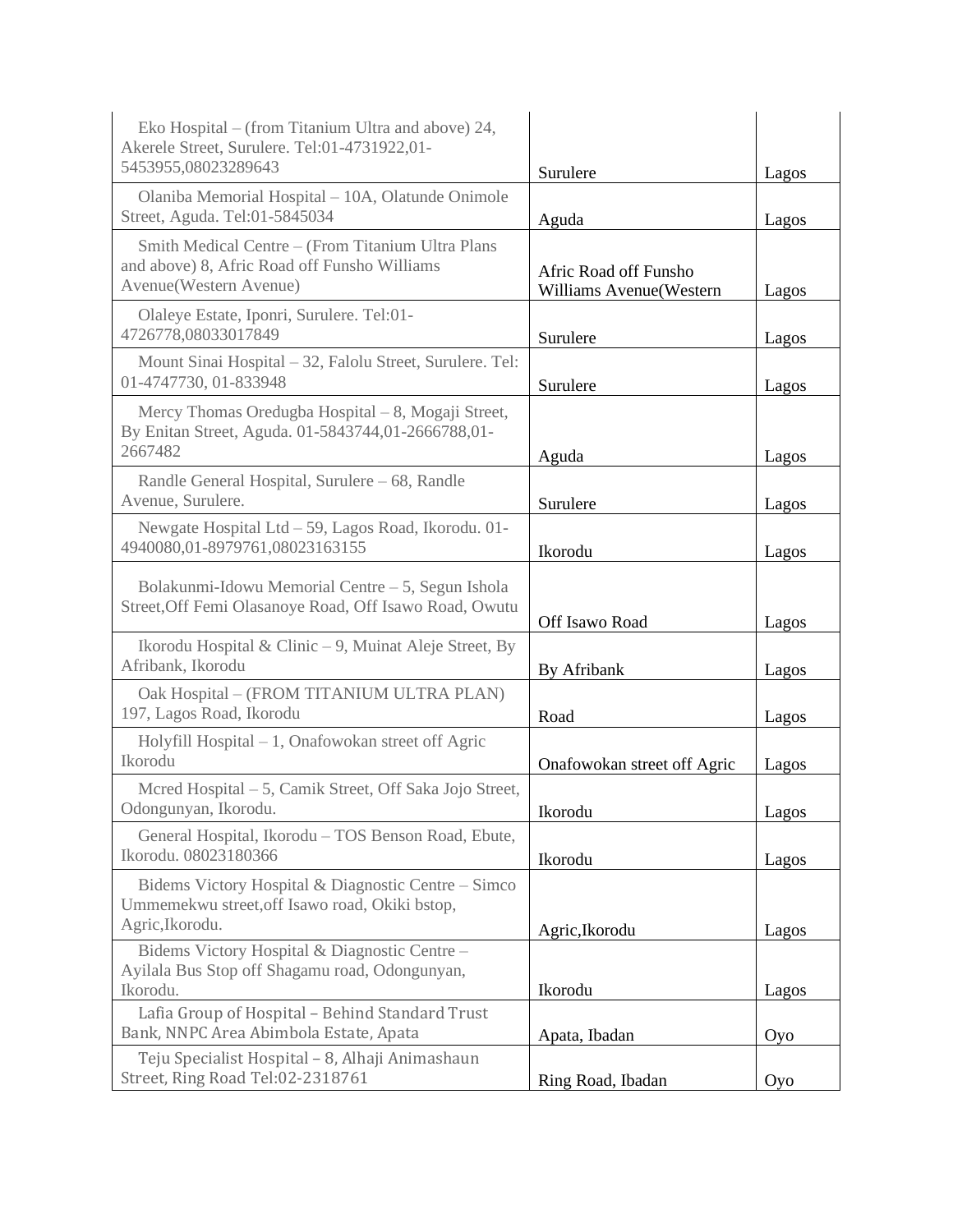| Continental Hospital - Engr. Adebayo Oshinbowale                                                             |                           |     |
|--------------------------------------------------------------------------------------------------------------|---------------------------|-----|
| Close, Elewura B/Stop, Challenge Tel:02-<br>87138580,08037268725                                             | Challenge, Ibadan         | Oyo |
| Lad Medical Center, Orita Challenge Ibadan                                                                   | Orita Challenge Ibadan    | Oyo |
| Alafia Hospital - 72, Adekunle Fajuyi Road,<br>Adamasingba Tel:02-414374,02-413892,02-<br>413898,08033118352 | Adamasingba, Ibadan       | Oyo |
| Medical Practitioner Services Limited - Mokola                                                               |                           |     |
| Junction, Ibadan                                                                                             | Mokola, Ibadan            | Oyo |
| Mobolaji Group Of Hospitals - 43B, Obafemi<br>Awolowo Way, Opp.Spring Bank,                                  | Opp.Spring Bank, Ibadan   | Oyo |
| Oke Bola, Dugbe, Ibadan Tel: 02-2411149,<br>08032059066,08033591937,08023504660                              | Dugbe, Ibadan             | Oyo |
| J-Rapha Hospital & Maternity Ltd - 6, Aare Avenue,<br>New Bodija 08038613304,02-8725517                      | New Bodija, Ibadan        | Oyo |
| Molly Specialist Hospital - 6, America Quarters, Yidi<br>Ibadan Tel: 08034110393                             | Yidi, Ibadan              | Oyo |
| Adeoto Memorial Hospital - Popo Bus Stop, Akobo<br>Ojurin Rad, Akobo                                         | Akobo, Ibadan             | Oyo |
| Tel: 02-2001134, 08033574749                                                                                 | Akobo, Ibadan             | Oyo |
| Toun Memorial Specialist Hospital - Km 1-2 New<br>Life Road, Ibadan Tel: 02-711332, 08023348931              | New Life Road, Ibadan     | Oyo |
| The Vine Hospital & Maternity - Plot 10, Block 24,<br>Alaafin Avenue, Oloyole Extension, Ibadan.             | Oluyole Extension, Ibadan | Oyo |
| Baptist Cottage Hospital, Omi Adio, Ibadan.                                                                  | Omi Adio, Ibadan          | Oyo |
| Samron Specialist Hospital, Joyce B Road, Ibadan.                                                            | Joyce B, Ibadan           | Oyo |
| Mobolaji Hospital Oke-Bola, Ibadan.                                                                          | Oke-Bola, Ibadan          | Oyo |
| Gold Cross Medical Clinic - Yemetu, Ibadan.                                                                  | Yemetu, Ibadan            | Oyo |
| Highland Specialist Yemetu, Ibadan.                                                                          | Yemetu, Ibadan            | Oyo |
| Unity Medical Centre - Eleyele, Ibadan.                                                                      | Eleyele, Ibadan           | Oyo |
| Chrisbo Medical Centre - Akobo, Ibadan.                                                                      | Akobo, Ibadan             | Oyo |
| St Joseph Medical Centre - Ekotedo, Ibadan.                                                                  | Ekotedo, Ibadan           | Oyo |
| Christ Hope Hospital - Moniya, Ibadan.                                                                       | Moniya, Ibadan            | Oyo |
| Idi Ape Medical Centre - Plot 295, Afolabi Layout,                                                           |                           |     |
| Ikolaba Area, Idi Ape                                                                                        | Idi Ape, Ibadan           | Oyo |
| Abraham and Maria Hospital, Apete, Ibadan                                                                    | Apete, Ibadan             | Oyo |
| St. Macrina Hospital - Molete, Ibadan                                                                        | Molete, Ibadan            | Oyo |
| Ayokemi Hospital - Iwo Road, Ibadan                                                                          | Iwo, Ibadan               | Oyo |
| Divine Hospital - Monatan, Iwo road, Ibadan                                                                  | Iwo, Ibadan               | Oyo |
| Pauline Canadian Hospital - Eleyele, Ibadan                                                                  | Eleyele, Ibadan           | Oyo |
| God's Knot Hospital - Ologuneru, Ibadan                                                                      | Ologuneru, Ibadan         | Oyo |
| Foremost Base Hospital - Leventis Area, Ibadan                                                               | Leventis, Ibadan          | Oyo |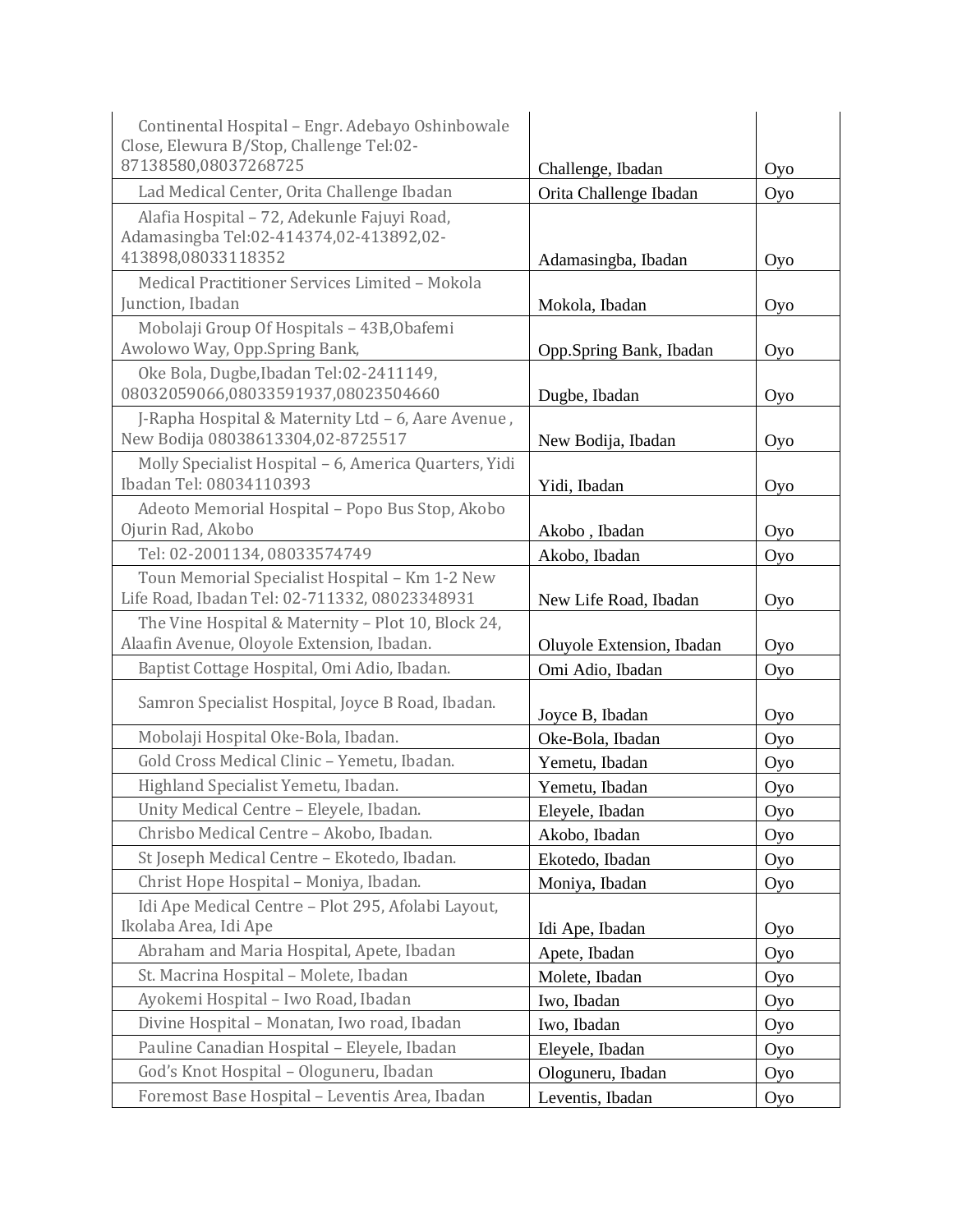| The Pizzazz Hospital - Lagos By-Pass, Ibadan                                        | Ibadan         | Oyo         |
|-------------------------------------------------------------------------------------|----------------|-------------|
| Kingsway International Hospital - Adenuga Street,<br>Kongi, Bodija, Ibadan          | Bodija, Ibadan | Oyo         |
| Our Lady Catholic Hospital - Irawote Street, Iseyin                                 |                |             |
| Town, Iseyin Oyo State                                                              | Iseyin         | Oyo         |
| Peamark Hospital - Alalubosa Area, Oyo                                              | Alalubosa      | Oyo         |
| Shalom Medical Care - Anglican Grammar School                                       |                |             |
| Area, Sabo, Ogbomoso                                                                | Ogbomoso       | Oyo         |
| Peace Hospital - 91, Muhammmed Mustapha Way,                                        |                | Adamaw      |
| <b>limeta</b>                                                                       | Yola           | a           |
| Galbose Hospital - Yola, Adamawa State                                              | Yola           | Adamaw      |
|                                                                                     |                | a<br>Adamaw |
| <b>General Hospital Michika</b>                                                     | Michika        | a           |
|                                                                                     |                | Adamaw      |
| <b>General Hospital</b>                                                             | Numan          | a           |
| Mount Olive Hospital - 8, Ebong Essien Street,                                      |                |             |
| Opposite Lords Motel Tel: 085-                                                      |                | Akwa        |
| 200590,202202,08022232072                                                           | <b>Uyo</b>     | Ibom        |
| Domingo Hospital Limited - Plot 9, Unit E, Ewet                                     |                | Akwa        |
| Housing Estate, Uyo, Akwa Ibom.                                                     | <b>Uyo</b>     | Ibom        |
| St Athanasius Hospital - 1 Ufeh Street, Federal                                     |                | Akwa        |
| Housing Estate, Uyo, Akwaibom;08039235370                                           | Uyo            | Ibom        |
| Samaritan Clinic & Hospital(Ultra, Deluxe and Royal                                 |                |             |
| Plans Only) - 7, Ekon Uko Street, Eket, Tel:085-                                    |                | Akwa        |
| 701160,701033,08023347227                                                           | Eket           | Ibom        |
| Nduye Medical Services - 29 Ekpene Ukpa Street,<br>Eket, Tel:08032315931            |                | Akwa        |
|                                                                                     | Eket           | Ibom        |
| Beacon Hospital - 12, Umudora Street, Awka                                          | Akwa           | Anambra     |
| Harmony Hospital - 5, Orogbu Street,                                                |                |             |
| Awka(Behinde Nipost HQ), P.O.Box 963 Awka,<br>Tel:048-550280.08076394926            |                | Anambra     |
|                                                                                     | Akwa           |             |
| Chimex Specialist Hospital - 27, Ezemewi Road,<br>Nnewichi, Nnewi. Tel: 08056382061 | Nnewi          | Anambra     |
| Life Specialist Hospital - 7, Ikemba Drive, Umudim,                                 |                |             |
| Nnewi                                                                               | Nnewi          | Anambra     |
| Mercy Specialist Hospital & Maternity - 4A, New                                     |                |             |
| American Road, P.O.Box 3667 Onitsha. Tel: 046-                                      |                |             |
| 414663,08046102158                                                                  | Onitsha        | Anambra     |
| Holy Rosary Hospital & Maternity - Along Bank of                                    |                |             |
| The Niger River                                                                     | Onitsha        | Anambra     |
| Venik Hospital - 1, Olo Street, Omagbo Layout. Tel:                                 |                |             |
| 046-210590, 08033218896                                                             | Onitsha        | Anambra     |
| Ifeanyichukwu Specialist Hospital - Km.7 Onitsha-                                   |                |             |
| Owerri Road, Onitsha. Tel: 08033764514                                              | Onitsha        | Anambra     |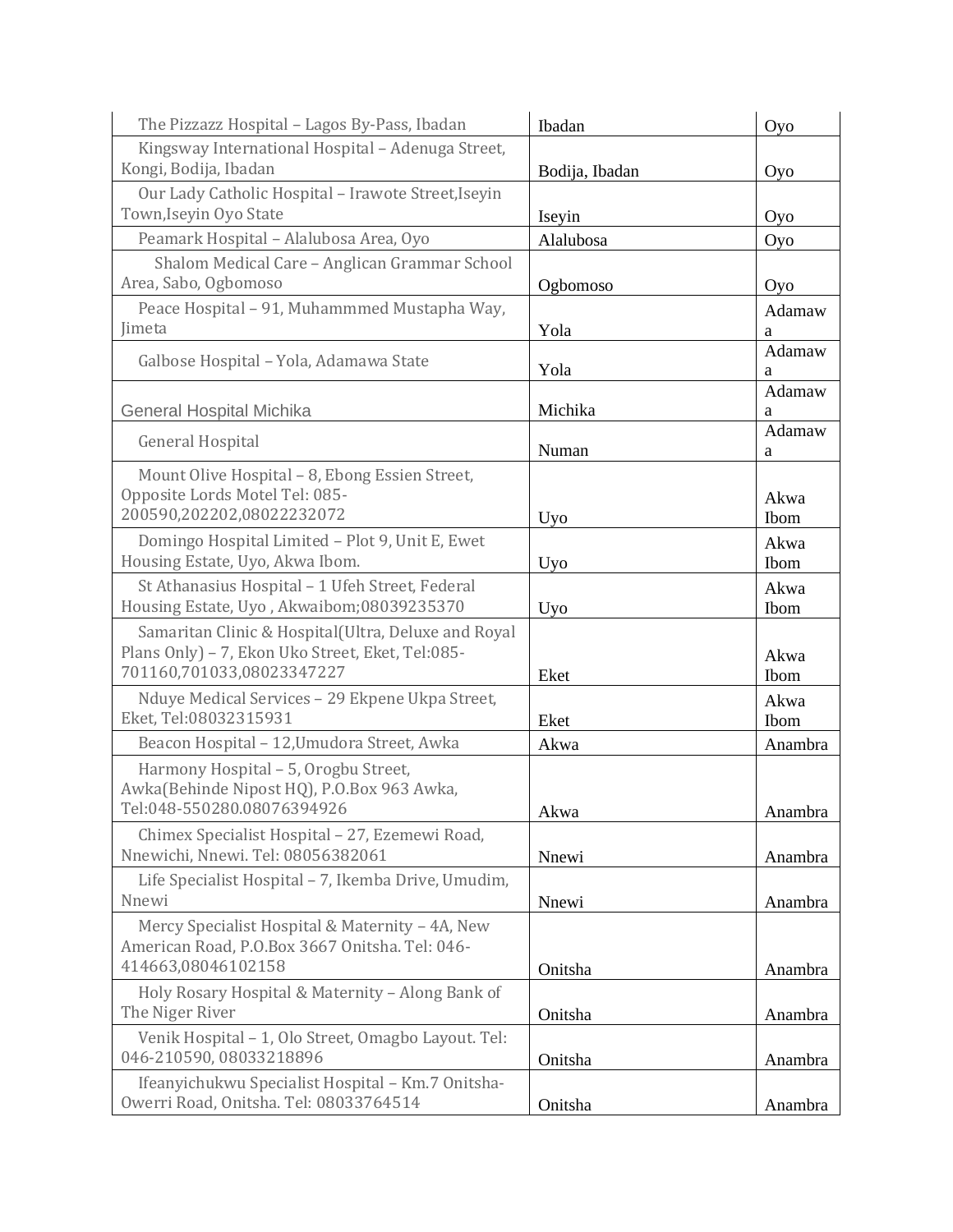| Toronto Hospital Ltd. - 2, Upper Niger Bridge Road,<br>P.O. Box 1767, Onitsha.                       | Onitsha     | Anambra |
|------------------------------------------------------------------------------------------------------|-------------|---------|
| Asuefai Clinic - Chief F.Bunas Compound, Onopa                                                       |             |         |
| Yenegoa                                                                                              | Yenegoa     | Bayelsa |
| Niima Consultant Clinic - P.O.Box 3018, Bauchi.                                                      | Bauchi      | Bayelsa |
|                                                                                                      |             |         |
| Rimi Clinic & Maternity - 6, Rimi Road, GRA, Bauchi.                                                 | Bauchi      | Bayelsa |
| Pahlycon Hospital - Bauchi, Bauchi State.                                                            | Bauchi      | Bayelsa |
| State Specialist Hospital - Bauchi, Bauchi State.                                                    | Bauchi      | Bayelsa |
| Al-Wadata Clinic - Bauchi, Bauchi State.                                                             | Bauchi      | Bayelsa |
| Darus- Salam Health Centre - Dutsen Tanshi,                                                          |             |         |
| Bauchi.                                                                                              | Bauchi      | Bayelsa |
| Albashir Clinic - GRA, Bauchi.                                                                       | Bauchi      | Bayelsa |
| ATBU Teaching Hospital - Bauchi.                                                                     | Bauchi      | Bayelsa |
| Federal Medical Centre - Azare, Bauchi State                                                         | Azare       | Azare   |
| Queens Clinic - 16, Railways Close, High Level                                                       |             |         |
| Makurdi                                                                                              | Makurdi     | Benue   |
| 45 Nigeria Air Force Hospital, Makurdi - Nigeria Air                                                 |             |         |
| Force Base Ankpa Ward Makurdi Benue                                                                  | Makurdi     | Benue   |
| St. Daniels Hospital Otukpo - Otukpo Benue State                                                     | Otukpo      | Benue   |
| General Hospital Vandekeiya - Vandeikya, Benue                                                       |             |         |
| <b>State</b>                                                                                         | Vandekeiya  | Benue   |
| General Hospital Katsina Ala, Benue State                                                            | Katsina Ala | Benue   |
| Myom Hospital Gboko, Benue State                                                                     | Gboko       | Benue   |
| Nakowa Specialist Hospital - Lagos Street,<br>Maiduguri                                              |             |         |
| Alpha Medical Centre, Maiduguri - Cicular Road,                                                      | Maiduguri   | Benue   |
| GRA, Maiduguri                                                                                       | Maiduguri   | Benue   |
| Potiskum Medical Centre - Potiskum, Borno State                                                      | Potiskum    | Benue   |
| Hirku Medical Centre - Biu, Borno State                                                              | Biu         | Benue   |
| Faith Foundation Specialist Clinic - 57, Ndidem                                                      |             |         |
| Usang Iso Road, Calabar. Tel: 087-                                                                   |             | Cross   |
| 776084,210274,08034019721                                                                            | Calabar     | river   |
| Bakor Medical Centre - 141, Ndidem Usong Iso                                                         |             | Cross   |
| Road, Calabar. Tel: 08023257855                                                                      | Calabar     | river   |
|                                                                                                      |             |         |
| Hannah Foundation Clinic & Trauma Centre - 3, Akm<br>Close State Housing Estate, Calabar. 087-234540 |             | Cross   |
|                                                                                                      | Calabar     | river   |
| Mount Zion Medical Centre - 5, Yellow Duke Close,                                                    |             | Cross   |
| Calabar. Tel: 087-230858                                                                             | Calabar     | river   |
| Danex Hospital - 5, Ikom Highway, Ugep.                                                              |             | Cross   |
|                                                                                                      | Ugep        | river   |
| County Specialist Hospital - No 77, Calabar Road, 4<br>Corners SQ, Ikom.                             |             | Cross   |
|                                                                                                      | Ugep        | river   |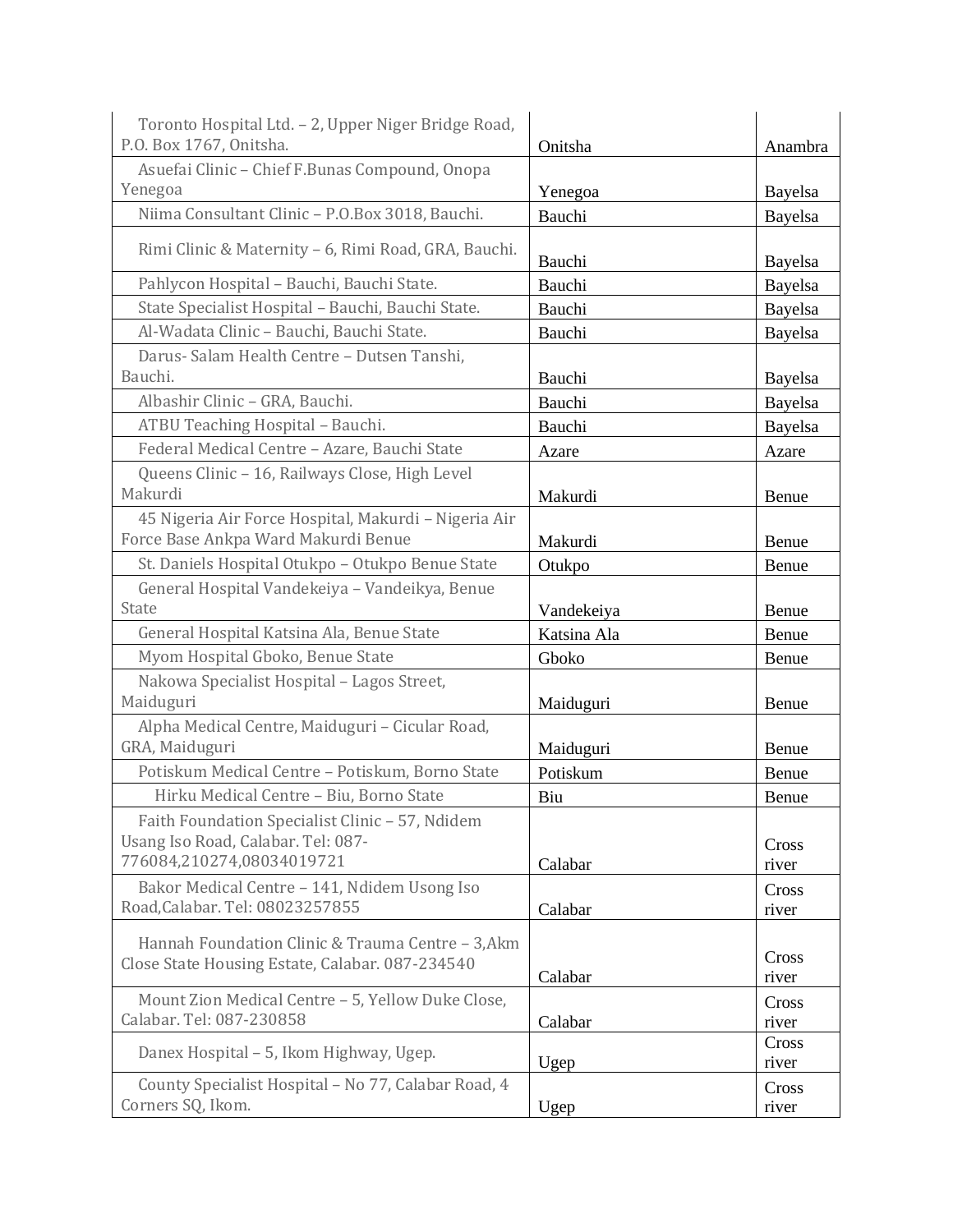| Icon Clinic & Maternity Home - 303, Nnebisi Road,<br>Asaba, Tel: 056-280855                                                                            | Asaba           | Delta  |
|--------------------------------------------------------------------------------------------------------------------------------------------------------|-----------------|--------|
| St.Joseph Catholic Hospital - 142, Nnebisi Road,<br>Asaba                                                                                              | Asaba           | Delta  |
| Capitol Hill Clinic & Hospital - 2, Omamofe Sillo<br>Street, Off Etuwewe Street, Off Deco Road, Warri, Delta<br>State. Tel: 053-255253,256202          | Warri           | Delta  |
| Group Christian Medical Centre - Mosheshe Estate,<br>Off Airport Road, Warri, Delta State.                                                             | Warri           | Delta  |
| Humanity Clinic - 100, Enerhen Road, Warri. Tel:<br>053-256012                                                                                         | Warri           | Delta  |
| Abelo Eye Clinic - 114, Warri/Sapele Road, Warri.                                                                                                      | Warri           | Delta  |
| Anioma Hospital - 13, Memeh Street, Boji-Boji, Owa,<br>Agbor. Tel:08037202373, 08054505191                                                             | Agbor           | Delta  |
| Aluta Memorial Hospital - 207, Ogbemudia Road,<br>Oleh                                                                                                 | Oleh            | Delta  |
| Ufor Hospital - 19, Uloho Avenue, P.M.B. 60, Ughelli                                                                                                   | Ughelli         | Delta  |
| Sapele Clinic - 181, New Ogorode Road, Sapele.<br>08035499660                                                                                          | Sapele          | Delta  |
| St. Mary Magdalene Hospital - 8, Isibor Street, Off<br>Murtala Mohammed Way. Tel: 052-259756,257529,<br>08034996100                                    | Benin-city      | Edo    |
| Aniso Specialist Medical Centre - 11, 2nd Federal<br>Road, Uselu, Benin                                                                                | Benin-city      | Edo    |
| Edi International Hospital Ltd - 1, Aideyan Avenue<br>GRA, Benin City. Tel: 052-252463, 08034964458                                                    | Benin-city      | Edo    |
| Mount Gilead Hospital - 1, Mount Gilead Hospital<br>Close, Uselu, Benin City                                                                           | Benin-city      | Edo    |
| Narrow Way Clinic - 9, Sunday Ahanor street,<br>Aduwawa Quarters, Ikpoba Okha                                                                          | Benin-city      | Edo    |
| Eseohe Medical Centre - No. 2, Police Barrack RD, Off<br>Benin Auchi Express Way, Beside Mousco Petrol<br>Station, Ekpoma                              |                 |        |
| Fate Medical Centre - 99, Jattu/Auchi Junction                                                                                                         | Ekpoma<br>Auchi | Edo    |
| Christ The King Hospital - 85, Afikpo Road,<br>Abakaliki.                                                                                              | Abakaliki       | Ebonyi |
| Federal Teaching Hospital (FETHA) - Opposite<br>Police Barracks, Abakaliki. Tel:07063559969                                                            | Abakaliki       | Ebonyi |
| Adetade Hospital - 11, Okebola Street, Ekiti.                                                                                                          | Ado-ekiti       | Ekiti  |
| Kenechukwu Specialist Hospital - Plot 31/32<br>Thinkers Estate, Thinker's Corner Behind Nike<br>Grammar School, Enugu. Tel:08064511682,<br>07057732223 | Enugu           | Enugu  |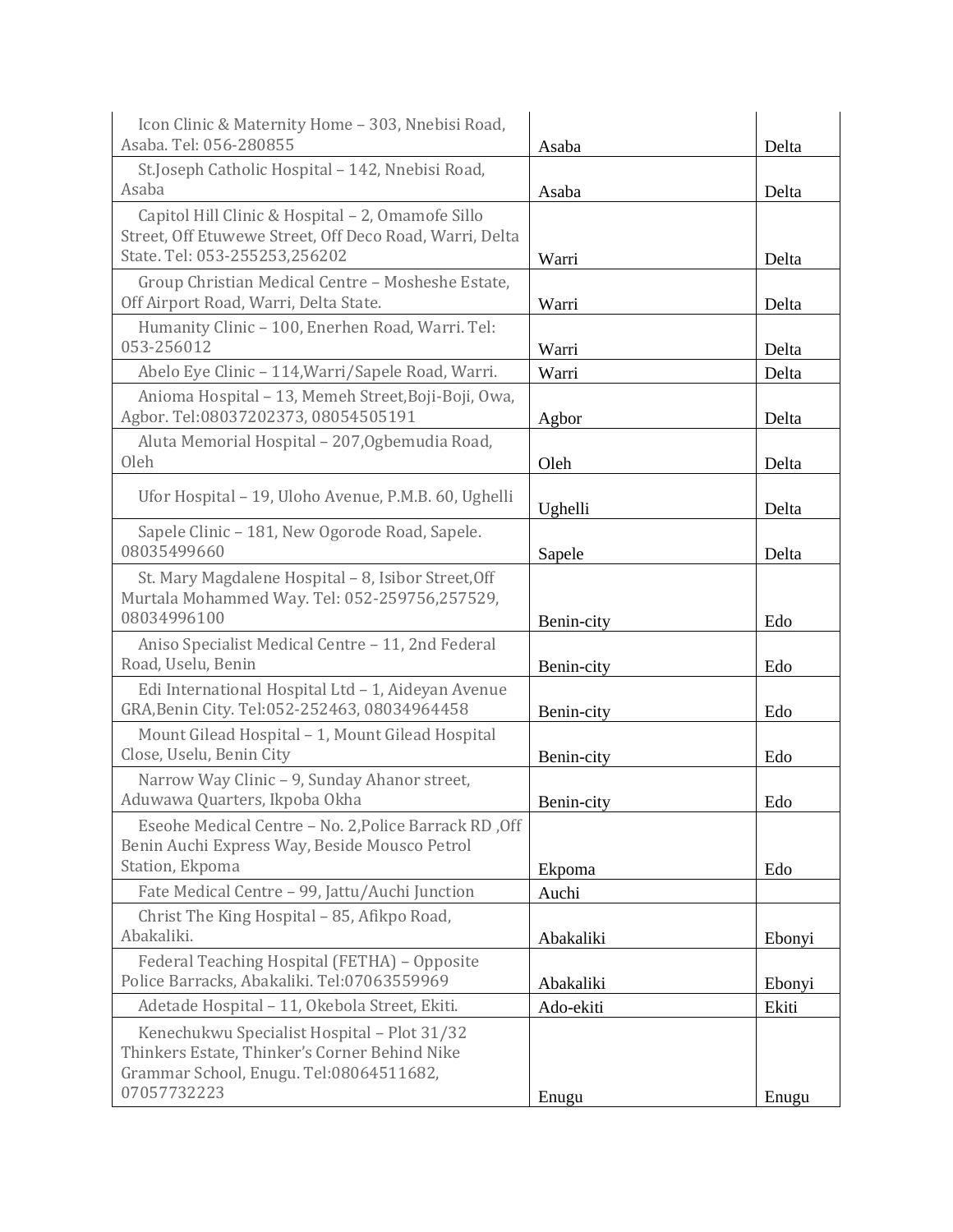| Ntasiobi Hospital - 1, Enugu Abor street, Tran                                                                                                                                                        |        |       |
|-------------------------------------------------------------------------------------------------------------------------------------------------------------------------------------------------------|--------|-------|
| Ekulu, Enugu                                                                                                                                                                                          | Enugu  | Enugu |
| Tel: 042-253790,080332037955                                                                                                                                                                          | Enugu  | Enugu |
| Niger Foundation Hospital (For Deluxe and Royal<br>Plans Only) - 5, Presidential Close, Off Alvan Ikoku<br>Street, Independence Layout, P.O.BOX 4206, Enugu.<br>Tel:042-456387,458778, Fax 042-459223 | Enugu  | Enugu |
| Royal Hospital - 3, Aria Road, GRA, Enugu. Tel:042-<br>250408,08027894427                                                                                                                             | Enugu  | Enugu |
| Dr Nlogha Okeke Memorial Medical Foundation -<br>30, Amaigbo Lane, Uwani, Enugu. Tel: 07035523865,<br>08042142880                                                                                     | Enugu  | Enugu |
| Annunciation Specialist Hospital (For Titanium<br>Klassic plan and above - 27, Annunciation Hospital<br>Road, Emene. Tel:042-557884-5,558012,<br>08036663990                                          | Enugu  | Enugu |
| Unity Ngwo Hospital & Maternity - Ngwo, Enugu.                                                                                                                                                        |        |       |
| Tel: 08063581650, 08042105800                                                                                                                                                                         | Enugu  | Enugu |
| Julius Ezenyirioha Memorial Hospital and Maternity<br>-39, Atani Street, Abakpa-Nike, Enugu. Tel: 042-<br>301192,08053393852                                                                          | Enugu  | Enugu |
| Mount Carmel Specialist Hospital - 119, Chime<br>Avenue, New Haven, Enugu                                                                                                                             | Enugu  | Enugu |
| The Good Shepherd Hospital - Christ Church<br>Compound, Uwani, Enugu. 07067994329                                                                                                                     | Enugu  | Enugu |
| University of Nigeria Teaching Hospital - Enugu -<br>Port Harcourt Expressway, Ituku Ozalla. 07069602070                                                                                              | Enugu  | Enugu |
| ESUT Teaching Hospital - (Parklane), G.R.A. Enugu<br>08037586367, 08033423038, 08068094875                                                                                                            | Enugu  | Enugu |
| Akulue Memorial Hospital - 16/18 Akule Raod,<br>Onuiyi, Nsukka, Tel: 042-771880, 08037268707                                                                                                          | Nsukka | Enugu |
| Federal Medical Centre - Gombe, Gombe State.                                                                                                                                                          | Gombe  | Gombe |
| Metro Clinic - Gombe, Gombe State                                                                                                                                                                     | Gombe  | Gombe |
| Umezuruike Hospital - 21/23 Umezuruike Street,<br>Owerri. Tel: 083-231022,230161, 08037268707                                                                                                         | Owerri | Imo   |
| Ikenegbu Hospital & Maternity - Plot 11&13 Amadi<br>Crescent, Okigwe Road Layout, Owerri.                                                                                                             | Owerri | Imo   |
| Christiana Specialist Hospital - Egbu Umuoba<br>Road, Owerri. Tel: 08033284479,083-230580, 232596                                                                                                     | Owerri | Imo   |
| Ezem Medical Centre - 2 Osuji Street, Owerri                                                                                                                                                          | Owerri | Imo   |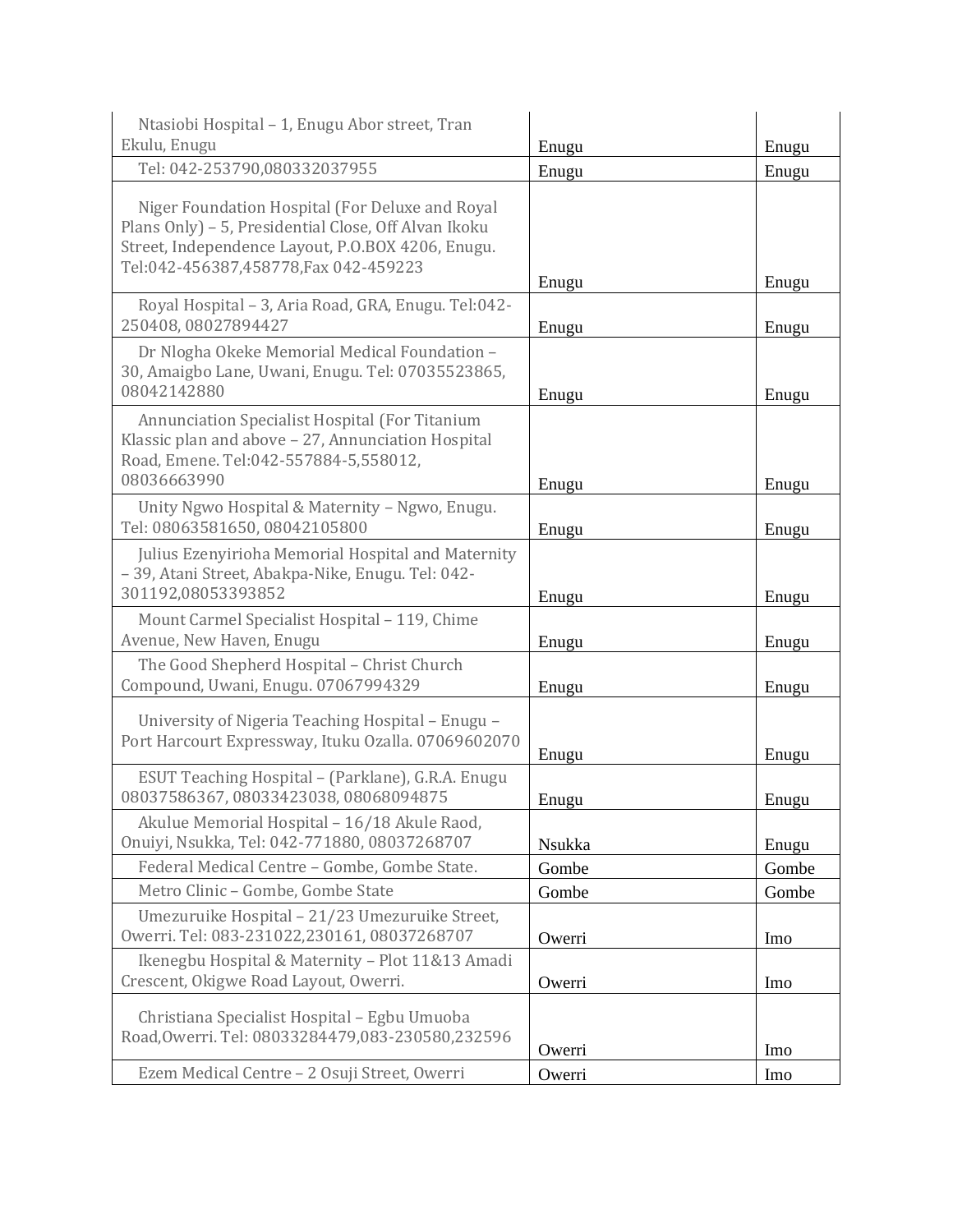| Uchenna Specialist Hospital and Maternity - 10/12                           |             |        |
|-----------------------------------------------------------------------------|-------------|--------|
| Enweruzo crescent, Uwugoirete.                                              | Owerri      | Imo    |
| Zinna Hospital & Maternity - 14 L.N Obioha Road,                            |             |        |
| Umuna Orlu.                                                                 | Owerri      | Imo    |
| Federal Medical Centre - Birnin Kudu                                        | Birnin Kudu | Jigawa |
| General Hospital - Dutse                                                    | Dutse       | Jigawa |
| General Hospital - Hadejia                                                  | Hadejia     | Jigawa |
| City Clinic & Maternity-Hadejia                                             | Hadejia     | Jigawa |
| Ishaku Hospital - Es 529, Junction Road, Kaduna                             |             |        |
| South                                                                       | Kaduna      | Kaduna |
| Sefa Specialist Hospital - 5, College Road, Kaduna                          | Kaduna      | Kaduna |
| Diamond Hospital, Kaduna - 4, MM Lawal Jafaru Isa                           |             |        |
| Road, Off Isah Kaita Road, U/Rimi                                           | Kaduna      | Kaduna |
| Maneks Hospital Ltd - A1 Block 5, Makera                                    |             |        |
| Road, Kakuri                                                                | Kaduna      | Kaduna |
| Giltoe Aris Specialist Hospital - 17/19 Maiduwa                             |             |        |
| Road, Near Barnawa Market                                                   | Kaduna      | Kaduna |
| Garkuwa Specialist Hospital - 1A Sultan Road, Off<br>isa Kaita Road, Kaduna |             |        |
|                                                                             | Kaduna      | Kaduna |
| Chasel Hospital - 15, Isa Kaita Road, Kaduna                                | Kaduna      | Kaduna |
| City Specialist Hospital - Nasarawa Road, Kaduna                            | Kaduna      | Kaduna |
| Alba Clinic & Medical Centre - 25, Constitution<br>Road, Kaduna             | Kaduna      | Kaduna |
| Al-Barka Hospital - AU5 Gamagira Road, Barkin                               |             |        |
| Ruwa, U Sanusi, Kaduna                                                      | Kaduna      | Kaduna |
| Covenant Hospital & Matenity - AU6 Benin                                    |             |        |
| Street, Kaduna                                                              | Kaduna      | Kaduna |
| City Specialist Hospital - Nasarawa Road, Kaduna                            | Kaduna      | Kaduna |
| Alba Clinic & Medical Centre - 25, Constitution<br>Road, Kaduna             |             |        |
|                                                                             | Kaduna      | Kaduna |
| Al-Barka Hospital - AU5 Gamagira Road, Barkin<br>Ruwa, U Sanusi, Kaduna     | Kaduna      | Kaduna |
| Horeb Specialist Hospital - Kaduna                                          | Kaduna      | Kaduna |
| Restoration Hospital - AL1 Wushishi Road, BU                                |             |        |
| Lagos Street, Kaduna                                                        | Kaduna      | Kaduna |
| Giwa Hospital - 2, Giwa Road, Abakpa GRA Kaduna                             | Kaduna      | Kaduna |
| Harmony Hospital - Narayi Layout Kaduna                                     | Kaduna      | Kaduna |
| Jowako Hospital – BZ Jos Road Kaduna                                        | Kaduna      | Kaduna |
| Almadina Clinic - Queen Elizabeth Way, GRA Zaria                            | Zaria       | Kaduna |
| St.Luke's Hospital - Wusasa, Zaria                                          | Zaria       | Kaduna |
| Jamaa Clinic - Samaru, Zaria                                                | Zaria       | Kaduna |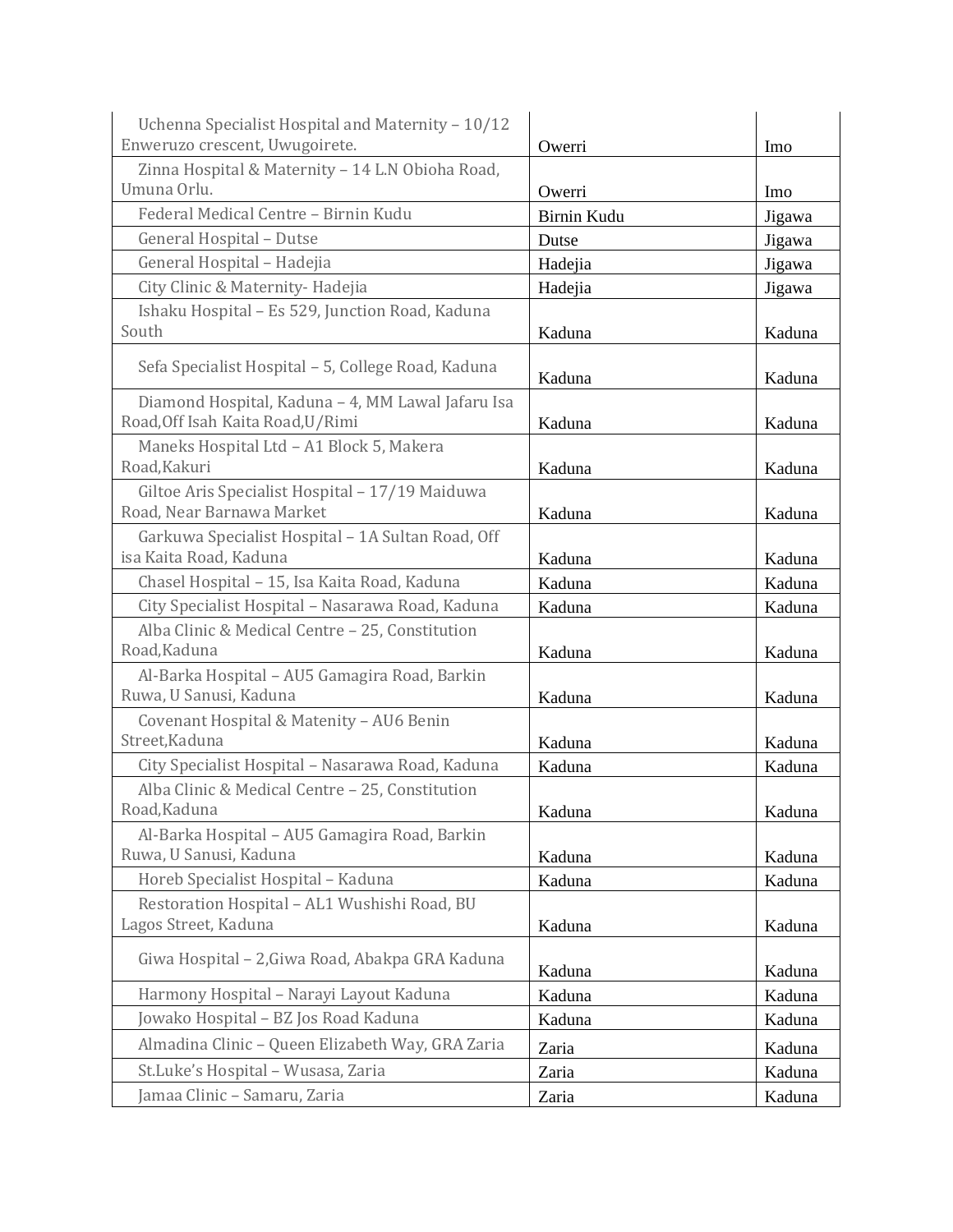| Medical Centre Zonkwa                                                                                                     | Zonkwa        | Kaduna  |
|---------------------------------------------------------------------------------------------------------------------------|---------------|---------|
| Eko-General Hospital Saminaka                                                                                             | Saminaka      | Kaduna  |
| New Era Hospital Ltd - 8, Funtua Street, Kafanchan                                                                        | Kafanchan     | Kaduna  |
| International Clinic - 40, Niger Street/2A Airport<br>Road Off Murtala Muhammed Way, Kano (From Ultra<br>plans and above) | Kano          | Kano    |
| Premier Clinic - 8, First Avenue, Off Court<br>Road, Gyadi-Gyadi, Kano                                                    | Kano          | Kano    |
| Pinnacle Specialist Hospital - Plot 11-12 Hausawa<br>Quarters                                                             | Kano          | Kano    |
| Close to Masallachin Murtala                                                                                              | Kano          | Kano    |
| Barewa Clinic & Maternity 11, Zaria Road, Kano                                                                            | Kano          | Kano    |
| Al-Ameen Medical Centre - Maiduguri Road, Kano                                                                            | Kano          | Kano    |
| Triumph Clinic & Maternity Ltd - 106, New Hospital<br>Road, Extension Hausawa Quarters                                    | Kano          | Kano    |
| Khadijat Memorial Hospital - 20, Katsina Road, Off<br>Hajj Camp Road, Opposite Customs                                    | Kano          | Kano    |
| Mohammed Abdullahi Wase Specialist Hospital -<br>Nasarawa, Kano                                                           | Kano          | Kano    |
| Challawa Hospital - Kano, Kano State                                                                                      | Kano          | Kano    |
| Excellency Clinic - Kano, Kano State                                                                                      | Kano          | Kano    |
| Ivory Clinic - Kano, Kano State                                                                                           | Kano          | Kano    |
| Standard Specialist Hospital - 8A, Lamido Crescent,<br>Nasarawa, Kano                                                     | Kano          | Kano    |
| NOL International Clinic - 1A, Funtua Road, By<br>Lamido Crescent, Kano                                                   | Kano          | Kano    |
| Greenland Clinics and Maternity - Sabon Gari Kano                                                                         | Kano          | Kano    |
| General Hospital - Wudil                                                                                                  | Wudil         | Kano    |
| Alheri Clinic - 7, IBB Way, Kofar Kaura, Katsina                                                                          | Katsina       | Katsina |
| Federal Medical Centre - Katsina                                                                                          | Katsina       | Katsina |
| General Hospital Daura, Katsina State                                                                                     | Daura         | Katsina |
| Khadijat Medical Centre Funtua, Katsina State                                                                             | Funtua        | Katsina |
| Alfar Clinic & Maternity - Birnin Kebbi, Kebbi                                                                            | Kebbi         | Kebbi   |
| Martha Bamaiyi Hospital - Zuru, Kebbi State                                                                               | Zuru          | Kebbi   |
| General Hospital - Yauri, Kebbi State                                                                                     | Yauri         | Kebbi   |
| Ola Olu Hospital - Murtala Mohammed Way, P.O.Box<br>188, Ilorin, Tel: 031-221447, 220215                                  | <b>Ilorin</b> | Kwara   |
| Olalomi Hospital - 28, Stadium Road, Ilorin                                                                               | <b>Ilorin</b> | Kwara   |
| Omolola Hospital - 26, Murtala Muhammed<br>Way, Ilorin. Tel: 08038571138                                                  | <b>Ilorin</b> | Kwara   |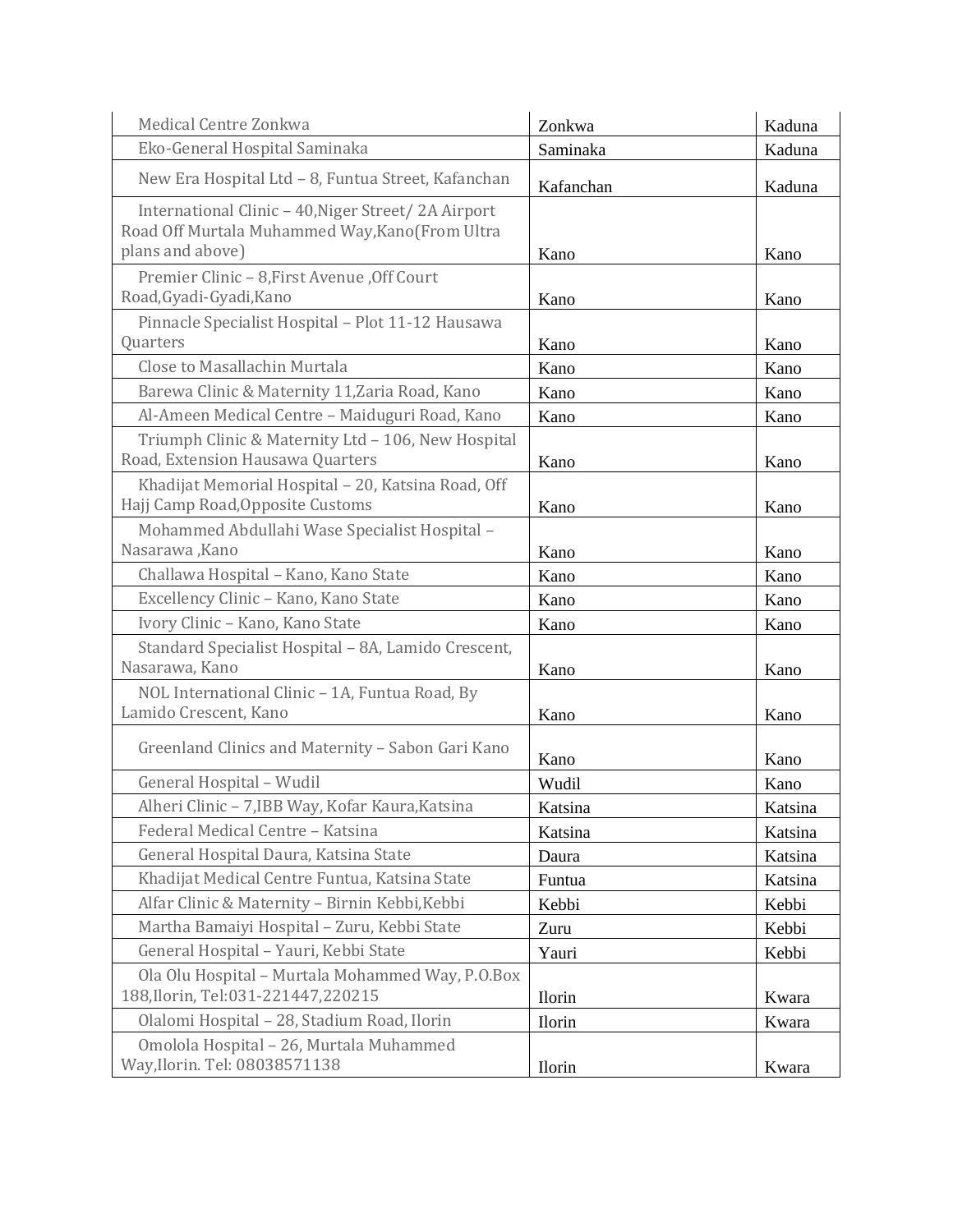| Royal Care Hospital - No 1 Ponyan Street GRA,<br>Akanbi, Ilorin.                                                | <b>Ilorin</b> | Kwara               |
|-----------------------------------------------------------------------------------------------------------------|---------------|---------------------|
| Surulere Medical Centre - 47, Alikinla St, SK Dan                                                               |               |                     |
| Alhaji Qtrs, Ilorin.                                                                                            | <b>Ilorin</b> | Kwara               |
| Olanrewaju Hospital - 5 Oro Ago Close, GRA, P.O<br>Box 2185, Ilorin.                                            | <b>Ilorin</b> | Kwara               |
| Owolabi Care Hospital - Offa Road, Ilorin                                                                       | Ilorin        | Kwara               |
| Med Care Hospital - 182, Pipeline Road, Opposite                                                                |               |                     |
| Ayalla Suite, Tanke-Gaa-Akanbi, Ilorin                                                                          | Ilorin        | Kwara               |
| Akorede Clinic & Maternity - Airport road, Ilorin                                                               | Ilorin        | Kwara               |
| Garin Alimi Hospital - 283, Umaru Saro Road, Ilorin                                                             | <b>Ilorin</b> | Kwara               |
| Ajisafe Hospital - Box 153, Agamo Area, Opp.ECWA<br>Pry Sch, GRA Raod, Omu Aran Tel: 080330795451               | Omu Aran      | Kwara               |
| Olalomi Hospital - Irra Road, Offa                                                                              | Omu Aran      | Kwara               |
| Medubi Hospital - Ipele Junction, Kabba. Tel:<br>08036263416                                                    | Kabba         | Kogi                |
| Poly Hospital & Maternity Home Ltd - Janet<br>Ekundayo Road, P.Obox 151, Lokoja Tel: 058-<br>221839,08035907473 | Lokoja        | Kogi                |
| Welfare Hospital & Maternity - 17, Ikuehi Close,                                                                |               |                     |
| <b>GRA Okene</b>                                                                                                | Okene         | Kogi                |
| Duro Soleye Hospital, Ajaokuta - B & B Road, New<br>German Camp P.O.Box 553, Ajaokuta.                          | Ajaokuta      | Kogi                |
| Madonna Hospital - 23, Lagos Street, P.O.Box 240,<br>Ankpa                                                      | Ankpa         | Kogi                |
| Living Hope Hospital - Ankpa                                                                                    | Ankpa         | Kogi                |
| Sauki Hospital - 51, Shendam Street, Lafia                                                                      | Lafia         | Nasaraw<br>a        |
| Kowa Hospital, Lafia - Jos Road, Lafia                                                                          | Lafia         | Nasaraw<br>a        |
| Adonai Hospital - Adonai Close, Km 10 Keffi Road,<br>Mararaba                                                   | Mararaba      | Nasaraw<br>a        |
| Kings Care Hospital, Mararaba - 2, King's Care<br>Crescent Beside Royal Dream Hotel, Mararaba                   | Mararaba      | <b>Nasaraw</b><br>a |
| Nagari Allah Magani Hospital, Keffi Behind Chief<br>Magistrate Court, Keffi                                     | Keffi         | Nasaraw<br>a        |
| Shukura Medical Centre - Keffi- Abuja Road, Keffi,<br>Nasarawa State                                            | Keffi         | Nasaraw<br>a        |
| Royal Hospital, Akwanga - Keffi- Abuja Road,<br>Behind Gwaza Hotel, Akwanga                                     | Akwanga       | Nasaraw<br>a        |
| Our Lady Of Apostle Hospital, Akwanga                                                                           | Akwanga       | Nasaraw<br>a        |
| OLA Hospital, Akwanga                                                                                           | Akwanga       | Nasaraw<br>a        |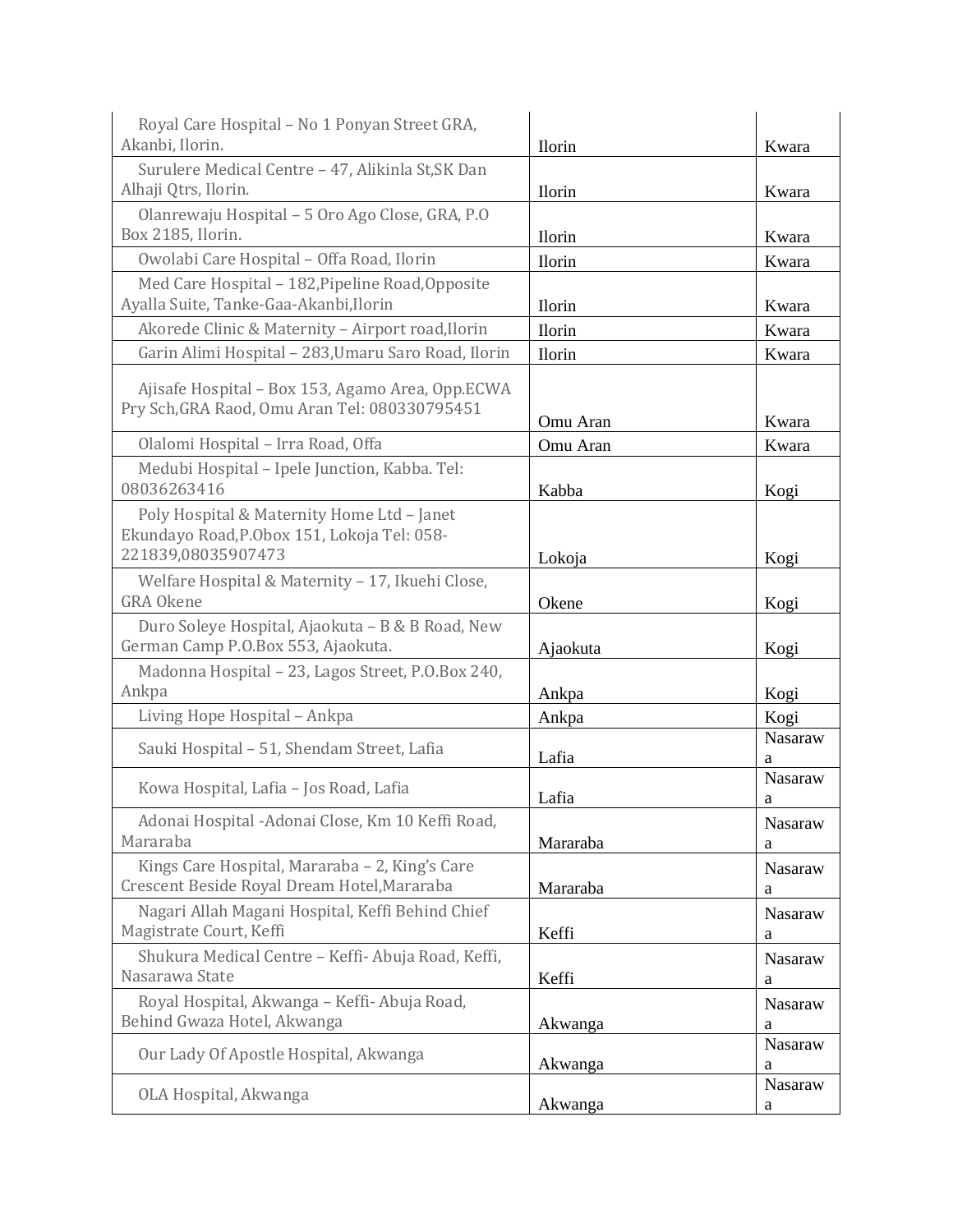| Top Medical Clinic & Maternity - Off Paiko Road,                                                                   |           |       |
|--------------------------------------------------------------------------------------------------------------------|-----------|-------|
| P.O.Box 1894, Tunga                                                                                                | Minna     | Niger |
| General Hospital - Hospital Road, Minna                                                                            | Minna     | Niger |
| Faith Medical Clinic - Tunga Low Cost, Minna                                                                       | Minna     | Niger |
| Masol Hospital & Maternity - Off Our Lady Of Fatima                                                                |           |       |
| Church, Nteco Road, Tunga                                                                                          | Minna     | Niger |
| Bay Clinic - Plot 33, Bay Clinic Road, Tunga Minna                                                                 | Minna     | Niger |
| Unity Clinic - Bida Road, Kpakungu, Minna                                                                          | Minna     | Niger |
| Standard Clinic - Old Airport Quarters, Minna                                                                      | Minna     | Niger |
| Liberty Hospital - Opp.First Bank, Minna Road,<br>Suleja                                                           | Suleja    | Niger |
| Citizen Hospital - Low Cost, Off Suleiman Barau                                                                    |           |       |
| Road                                                                                                               | Suleja    | Niger |
| Maraba Hospital - Maganda Off Suleiman Barau                                                                       |           |       |
| Road, Suleja                                                                                                       | Suleja    | Niger |
| General Hospital - Suleja                                                                                          | Suleja    | Niger |
| Susan Memorial Hospital - Uphill Suleja Near Suleja<br>Club, GRA                                                   | Suleja    | Niger |
| Delight Hospital - Suleja                                                                                          | Suleja    | Niger |
| Al-Azeez Medical Centre - Kontagora                                                                                | Kontagora | Niger |
| Maraba Hospital - Bida                                                                                             | Bida      | Niger |
| General Hospital - Kagara                                                                                          | Kagara    | Niger |
| Beachland Specialist Hospital - Plot 16, Al-Firdaus                                                                |           |       |
| Estate, Arepo                                                                                                      | Arepo     | Ogun  |
| Overcomer Specialist Hospital - TOWN PLANNING<br>(NEW KOREGUN) BEHIND MAOUKA FOAM, ILISAN                          | Ilisan    | Ogun  |
| Mercy Group Hospital - Behinde UBA Building<br>Panseke, P.O.Box 2298, Ibara, Tel:039-<br>244205,244236,08033255825 |           |       |
|                                                                                                                    | Abeokuta  | Ogun  |
| Federal Medical Centre - Olabisi Onabanjo Way, Idi-<br>Aba, Abeokuta. 08095948007, 08095947913                     | Abeokuta  | Ogun  |
| Ace Medicare Clinic - Km 4, Idi-Iroko Road,<br>Tel:8770084,08035711388                                             | Sango/Ota | Ogun  |
| Hetta Medical Centre - 15, Matina Road, Sango Ota,<br>Ogun State.                                                  | Sango/Ota | Ogun  |
| Suremercy Hospital - 1, Anuoluwapo Street, Coca-<br>Cola Road, Oju-Ore, Ota. Tel:08060114550,<br>08143896196       | Sango/Ota | Ogun  |
| Ariset Medical Centre - 5 Anu Oluwapo Street,<br>Behind Sango-Ota. Tel: 08157292630, 08157292631                   | Sango/Ota | Ogun  |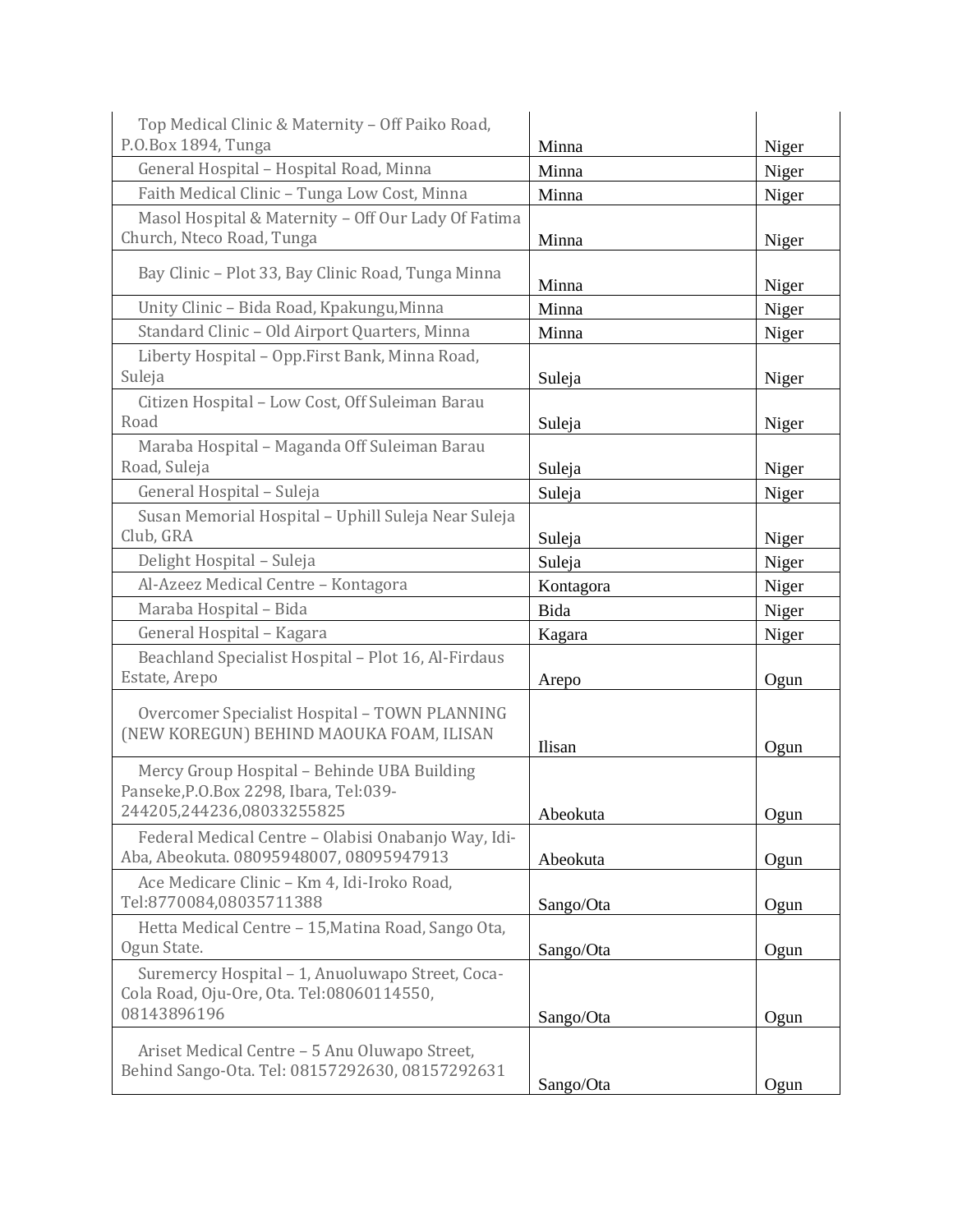| Ariset Medical Centre - Behind Goro Market, Atan,<br>Ota. Tel: 08157292630, 08157292631                                  | Sango/Ota    | Ogun |
|--------------------------------------------------------------------------------------------------------------------------|--------------|------|
| Hosanna Specialist Hospital - Oja Odan Road Ilaro                                                                        | <b>Ilaro</b> | Ogun |
| Rophe Hospital - 23, Anambra Crescent, Agbara<br>Estate Tel:08053003030,08033012528                                      | Agbara       | Ogun |
| Medytop Specialist Hospital - 3, Ejimo Alebiosu<br>Street, Off Ojumele Junction                                          | Sagamu       | Ogun |
| Ayotola Specialist Hospital - 2, Suraju Odunuga<br>Street, Off Baruwa Street, Sagamu Tel: 037-<br>640644, Fax: 037640963 | Sagamu       | Ogun |
| Skylark Hospital - 11/13 Skylark Road, Off Agura,<br>Sagamu Tel: 08033534252                                             | Sagamu       | Ogun |
| Femtob Specialist Hospital - 5, Obileye Street, GRA,<br>Ijebu Ode. 07029770461, 017317180                                | Ijebu Ode    | Ogun |
| Jesus is Love & Power Hospital - P.O.Box 75, Alaja<br>Ifo St. Mary's Catholic Church Ifo Tel: 08033297286                | Ifo          | Ogun |
| St. John & Mary Hospital - 100, Oshabi Street.<br>Tel:034-242473                                                         | Akuru        | Ondo |
| Joe Jane Medical Centre - Okejebu Road, Ijapo<br>Estate, Akure. Tel:034-240877                                           | Akuru        | Ondo |
| Arif Medical Centre - Sabo Main Market, Ore.<br>Tel:08031491455, 08055933088, 08022587818                                | <b>Ore</b>   | Ondo |
| Babalola Medical Centre - 21, Hospital Road, Ondo.<br>Tel: 08035049285, 08060039284                                      | Ondo         | Ondo |
| Wole Ayo Hospital Ltd - 1, Olorunsogo street, Off<br>Brigadier Ademulegun Rd, Ondo. Tel: 08035959807                     | Ondo         | Ondo |
| Onward Specialist Hospital - P.O.Box 506, Iwo Road,<br><b>Okefia</b>                                                     | Oshogbo      | Osun |
| Anu Olu Hospital - Agip Area, Ede Tel:<br>08033785643                                                                    | Ede          | Osun |
| Adenle Hospital - 7, Oke Ayeso Street, Ilesa<br>Tel:08038258745                                                          | Ilesa        | Osun |
| Seventh Day Adventist Hospital - Ile-ife.                                                                                | Ife          | Osun |
| Modupe Living Hope Hospital, Ile-Ife<br>Tel:08166416450                                                                  | Ife          | Osun |
| Oke-Ola Catholic Hospital - Ikire Tel: 08167239550                                                                       | Ikire        | Osun |
| Ibukun Olu Hospital - Oba Agun, Ikirun. Tel:<br>08033033280                                                              | Ikirun       | Osun |
| KLM Hospital - Iwo Tel: 08033813028                                                                                      | Iwo          | Osun |
| Our Lady of Lourdes Catholic Hospital - Padre,<br>Ipetumodu                                                              | Ipetumodu    | Osun |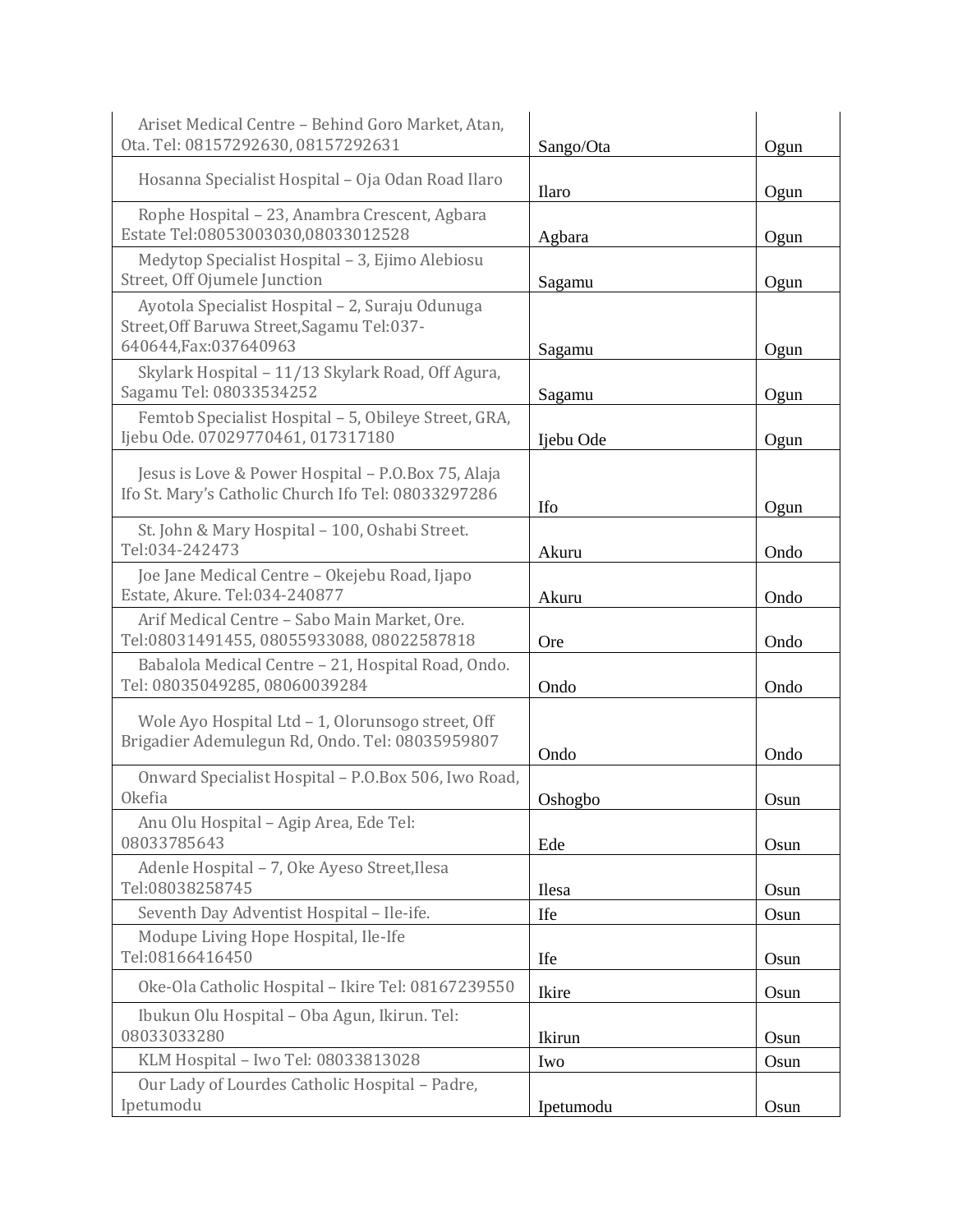| Olanrewaju Hospital - Okuku                                                                      | Okuku         | Osun   |
|--------------------------------------------------------------------------------------------------|---------------|--------|
| St. Martins Hospital (FROM ULTRA AND ABOVE) -                                                    |               |        |
| 28B, Flamingo Avenue, Off Arochukwu Street,<br>Rumuomasi Tel:084-571396                          |               |        |
|                                                                                                  | Port Harcourt | Rivers |
| Cova Care Specialist Hospital - 8, Main Street, Farm                                             |               |        |
| Road 2. By G.U Ake Eliozu-Rukpoku Road. Eliozu                                                   | Port Harcourt | Rivers |
| Eli-Johnson Specialist Hospital - 13 Bori                                                        |               |        |
| Road, Rumuibekwe Housing Estate Port-Harcourt                                                    | Port Harcourt | Rivers |
| Pamo Clinic & Hospitals Ltd - 300 Aba Road, PH                                                   | Port Harcourt | Rivers |
| Adanta Children's Hospital - 44 Evo Road, GRA 2                                                  |               |        |
| Port-Harcourt 08033097515                                                                        | Port Harcourt | Rivers |
| Queen's Hospital - Iwofe Road, Off Wimpey                                                        |               |        |
| Junction, Mile 4, Port Harcourt.                                                                 | Port Harcourt | Rivers |
| Lifecare Clinic - 3, Azikwe Street, End Of Waterline                                             |               |        |
| Junction-Ikoku B/Stop, Diobu, Port Harcourt                                                      | Port Harcourt | Rivers |
| Lifecare Clinic - By TAP, Railer Park Busstop Iriebe,                                            |               |        |
| P/H                                                                                              | Port Harcourt | Rivers |
| Garrison Clinic - 10, Udom Street, By Hotel Chez                                                 |               |        |
| Therese Tel:-084-238882,084-331279                                                               | Port Harcourt | Rivers |
| NOBSAMS Hospital - 44, Trans Amadi Road,<br>Oginigba Port Harcourt, Tel:08037960393              | Port Harcourt | Rivers |
| Princess Medical Centre - 7 National Supply Rd,                                                  |               |        |
| BEWAC Junction, Trans Amadi Industrial layout                                                    | Port Harcourt | Rivers |
| Castle Clinic - 7B, Shell Location Road,                                                         |               |        |
| Rumuodalu, Off 42, Rumuola Road                                                                  | Port Harcourt | Rivers |
| NOXFORD HOSPITAL - Plot 96 Specialist Hospitals,<br>Tom Ino-Tariah Avenue, Rumuogba Estate, Port |               |        |
| Harcourt. 08059800641                                                                            | Port Harcourt | Rivers |
| Seiyefa Clinic, 11, Harold Wilson Drive, Borokiri,                                               |               |        |
| Port Harcourt Tel:08036671688,08032935202                                                        | Port Harcourt | Rivers |
| Maryland Healthcare Hospital - 300 Aba                                                           |               |        |
| Expressways, Rumuomasi, Port Harcourt Tel:084-<br>786446,08037386424                             |               |        |
| Ofure Specialist Hospital - Plot 65 Okporo                                                       | Port Harcourt | Rivers |
| Road(Near Ecobank) Rumuogba, Port Harcourt                                                       | Port Harcourt | Rivers |
| New Mile One Hospital - 15, Emenike Street, Mile                                                 |               |        |
| One Diobu, P/H                                                                                   | Port Harcourt | Rivers |
| Sunnipel Clinic (From Titanium Klassic Plan and                                                  |               |        |
| above) - 1 Valley View Garden Road A, Atali<br>Estate, Rumuokwurushi PH, Rivers                  |               |        |
|                                                                                                  | Port Harcourt | Rivers |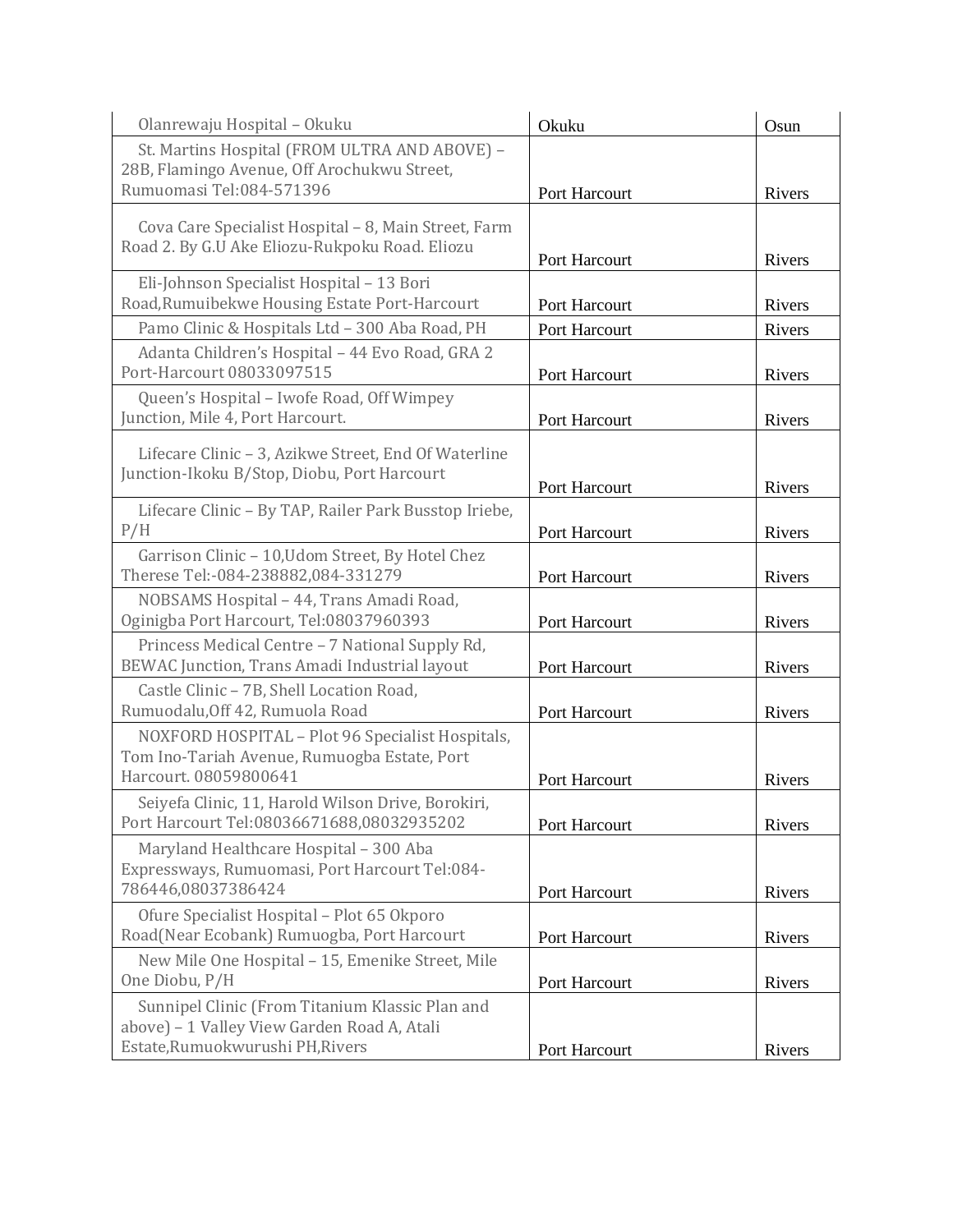| Acron Medical Consultant - 1, Acron Avenue, Behind                                                   |               |         |
|------------------------------------------------------------------------------------------------------|---------------|---------|
| Graceland Sec. Sch.Stadium Rd. 07036612370                                                           | Port Harcourt | Rivers  |
| Pearl Clinic - 4 Manilla-Pepple street, D/line PH                                                    | Port Harcourt | Rivers  |
| Cumi Medical Centre - 2 Lift Up Close , Obio Akpor                                                   |               |         |
| Woji                                                                                                 | Port Harcourt | Rivers  |
| The Shield Specialist Hospital - Plot 4, Close B Peace                                               |               |         |
| Valley Estate, Woji                                                                                  | Port Harcourt | Rivers  |
| Pheonix Hospital - At Artillery, Port Harcourt,                                                      |               |         |
| Rivers                                                                                               | Port Harcourt | Rivers  |
| Noble Medical Consultants & Fertility Hospital - No                                                  |               |         |
| 1, Bloombreed School Road, Mgbuoba, by NTA,<br>Portharcourt.                                         |               |         |
|                                                                                                      | Port Harcourt | Rivers  |
| Queen of Peace Hospital & Maternity - No 2, Nihi<br>Street, Sunlight Estate, Umuebule, Portharcourt. | Port Harcourt | Rivers  |
| Raziela Specialist Clinic - 7 Williams Ajikere Street,                                               |               |         |
| Off Rumuola Link Road, Portharcourt                                                                  | Port Harcourt | Rivers  |
| Lifecare Clinic - Afam Power Station, Oyigbo                                                         | Oyigbo        | Rivers  |
| Divine Grace Hospital - 65B, PH/Aba Expressway,                                                      |               |         |
| Umuebule, Oyigbo, Port Harcourt                                                                      | Oyigbo        | Rivers  |
| St. Peter's Hospital - 7, King Jaja Street, Bonny                                                    |               |         |
| Island 08051612747                                                                                   | Bonny         | Rivers  |
| Channel Clinic & Hospital Ltd - 10, Hospital Road,<br>Bonny 08033099689                              | <b>Bonny</b>  | Rivers  |
| Delta Specialist hospital - 69 Hospital Rd Bonny<br>Island 080334117880                              | Bonny         | Rivers  |
| St Charles Clinic - Opp Navy Base Akiama, Bonny<br>08035645884                                       | <b>Bonny</b>  | Rivers  |
| Sokoto Clinic - Abdullahi Fodio Road                                                                 | Sokoto        | Sokoto  |
| Lafiya Clinic & Health Services - 6, Garba Duba                                                      |               |         |
| Road, Sokoto. Email:                                                                                 |               |         |
| lafiyaclinichealthservices@gmail.com                                                                 | Sokoto        | Sokoto  |
| Federal Medical Centre - Jalingo, Taraba State                                                       | Jalingo       | Taraba  |
| Courage Hospital - Jalingo, Taraba State                                                             | Jalingo       | Taraba  |
| Sauki Clinic & Hospital Ltd - 1, Joseph Gomwalk                                                      |               |         |
| Road, Jos                                                                                            | Jos           | Plateau |
| 347 Nigeria Airforce Hospital - NAF Station, Jos                                                     | Jos           | Plateau |
| Pulera Medical Centre - Barkin-Ladi                                                                  | Jos           | Plateau |
| Helpang Medical Centre - Barkin-Ladi                                                                 | Jos           | Plateau |
| Nissi Dominu Hospital - Mangu                                                                        | Jos           | Plateau |
| M & B Hospital - Kungiya Rod, Bukuru                                                                 | Jos           | Plateau |
| Solat Women Hospital - 4A, Kashim Ibrahim Street,                                                    |               |         |
| Jos                                                                                                  | Jos           | Plateau |